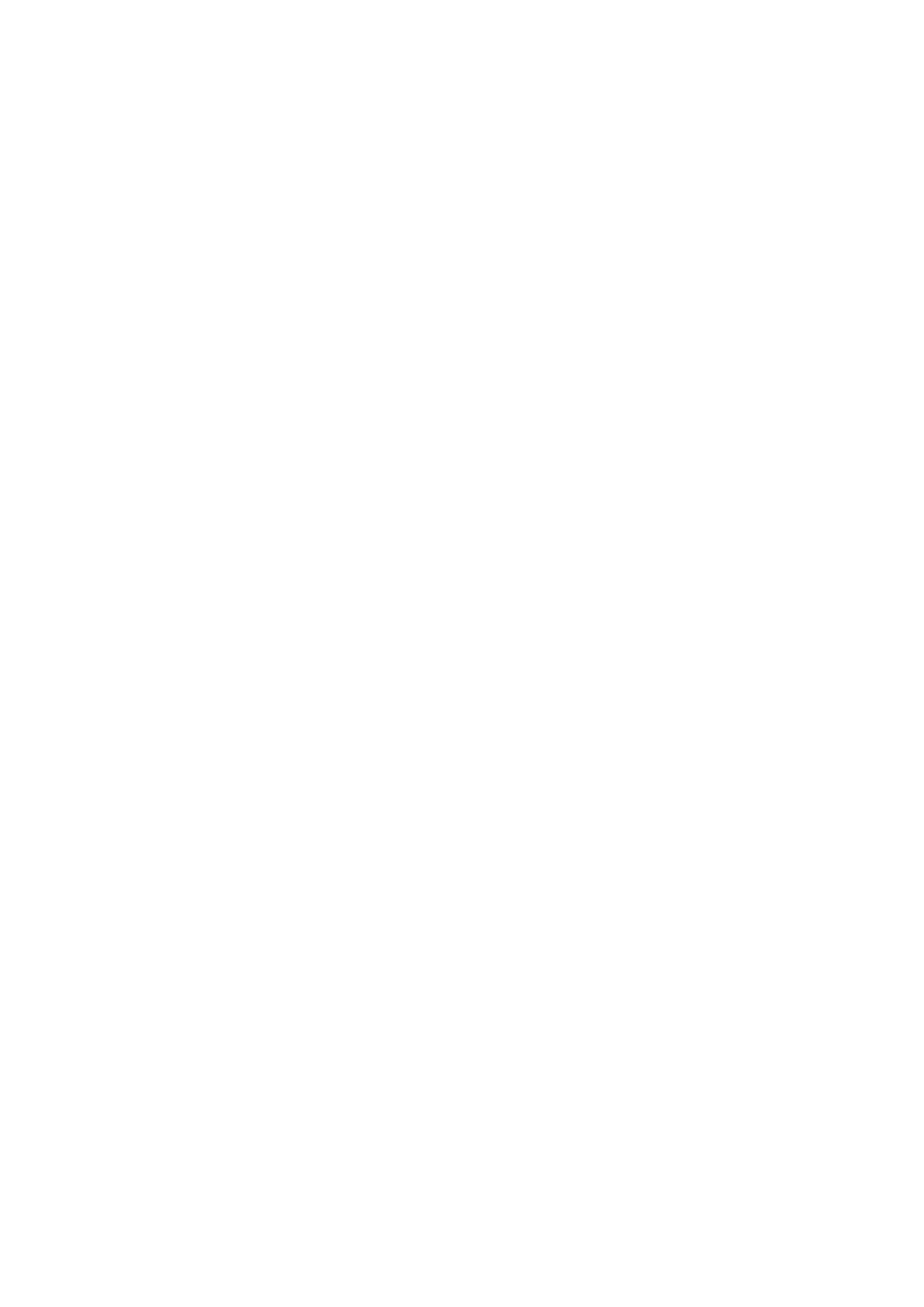#### **Introduction**

The People's Republic of China (PRC) is now believed to have become the most influential state in Asia. Its success is due mainly to its rapid and continuous rate of economic growth in the past thirty years (cf. Keller and Rawski 2007). Some studies project China, together with a few other developing countries, to be even more powerful globally in 2030. This will transform the global pattern of international relations so that a new balance of power will emerge, making international security more complicated than previously (Phillips 2008).

The question addressed by this paper is whether the successful economic development that makes China currently the most influential country in the region is a threat to neighboring states. Or, alternatively, whether China's proclaimed strategy of promoting itself as a "peacefully rising nation" economically and politically will be accepted by others (Noble 2008). Perceptions by others of the level of threat posed by a nation are believed to play a significant role in shaping international relations (…). By perception is meant not only the views of the elite but also of the ordinary people, the citizens of a country (…). From this perspective, it is crucial to observe, first, the extent to which local peoples feel that China is the most influential country in the region and, second, whether that influence is perceived to be positive or negative. Is there any significant difference in how citizens in different countries view the rise of China? If so, what factors contribute to the difference?

We believe that variation across countries in popular perceptions of China's rise, positive or negative, is rooted deeply in the histories of those countries (Yee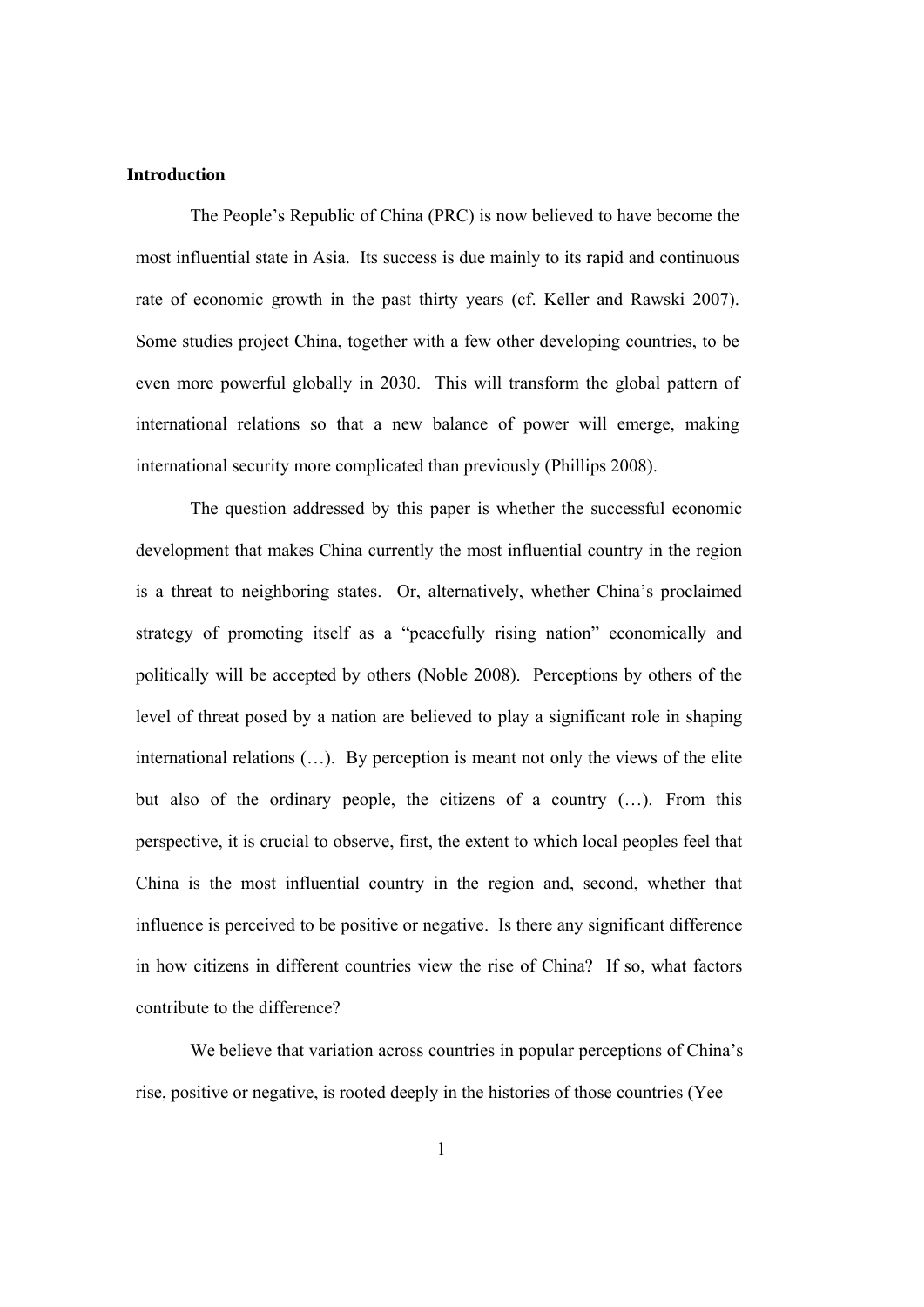and Storey 2002). Further, a society's perception of China's rise, positive or negative, may be shaped by nationalism, that is, pride in being a citizen of one's country (…). A citizen who feels proud may have a sense of his or her country's superiority over other countries, including China, and therefore is not likely to perceive China as the most influential state in the region. Once he or she feels that China is the most influential state, a negative perception of that influence is likely to follow.

People's assessment of China's rise, positive or negative, is likely to be shaped by democratic values as well. A person who is oriented towards democratic values is likely to have a negative perception of China's influence to his or her own country, since that regime is not a democracy. Moreover, the non-democracy influence may be perceived as a threat to democracy in the region.

It is also quite possible that perceptions are shaped by what is often claimed to be Asian political culture, that is, a preference for traditional values. These include beliefs that the state is like a family with the government at the head, implying that the people are children who should follow their father, that harmony is a higher value than conflict, and so on. A person who prefers this culture is likely to have a more positive perception of China as Chinese culture is believed to be the source and principal exemplar of these ideas.

Associated with regime preference is generational difference. The generation in the region born before China's reformation is likely to have a more negative perception of China; the country at that time was not open economically and appeared still to be committed to spreading communism as both a political and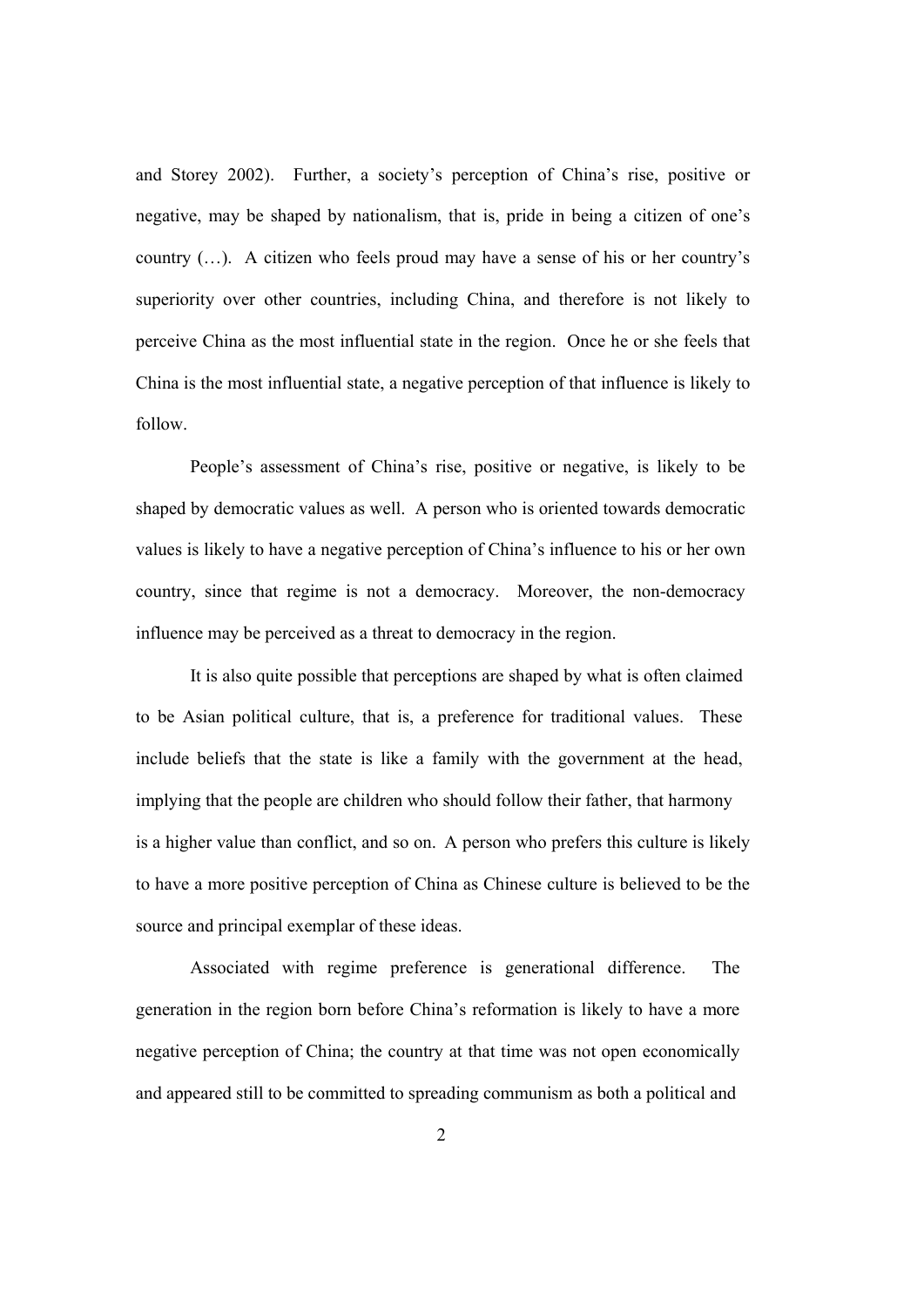an economic ideology. The post 1978 generation, to the contrary, is likely to have a more positive perception of China because it does not experience China as politically threatening. What the current generation experiences is that China is open and engaged in global affairs. (…)

Perceptions of China's rise may also be affected by global connectivity or engagement. A person who is more engaged in international events or news is likely to be more open to other countries including China. He or she is likely to have a more positive perception of the country.

Associated with global connectivity, a person who has a better socioeconomic status, especially a higher educational level, is more likely to be engaged in global affairs as he or she has better access to more modern information technology, including the internet. This engagement is likely to make him or her more open to the outside world including China.

China and its neighbors in the region are a natural laboratory to test the popular clash of civilization thesis. Samuel Huntington, the originator of the thesis, argued that international relations are produced by civilizations (Huntington 1993). Two or more states will clash because of their different civilizations. Muslims, in East Asia mostly from Indonesia and Malaysia, and Catholics, mostly from the Philippines, may have a negative perception of China's rise because China's civilizational base, Confucianism or Buddhism, is different from theirs. Similarly, Japanese, Koreans, Taiwanese, Vietnamese, Mongolians, Singaporeans, and Cambodians are likely to have a positive perception of China's rise because their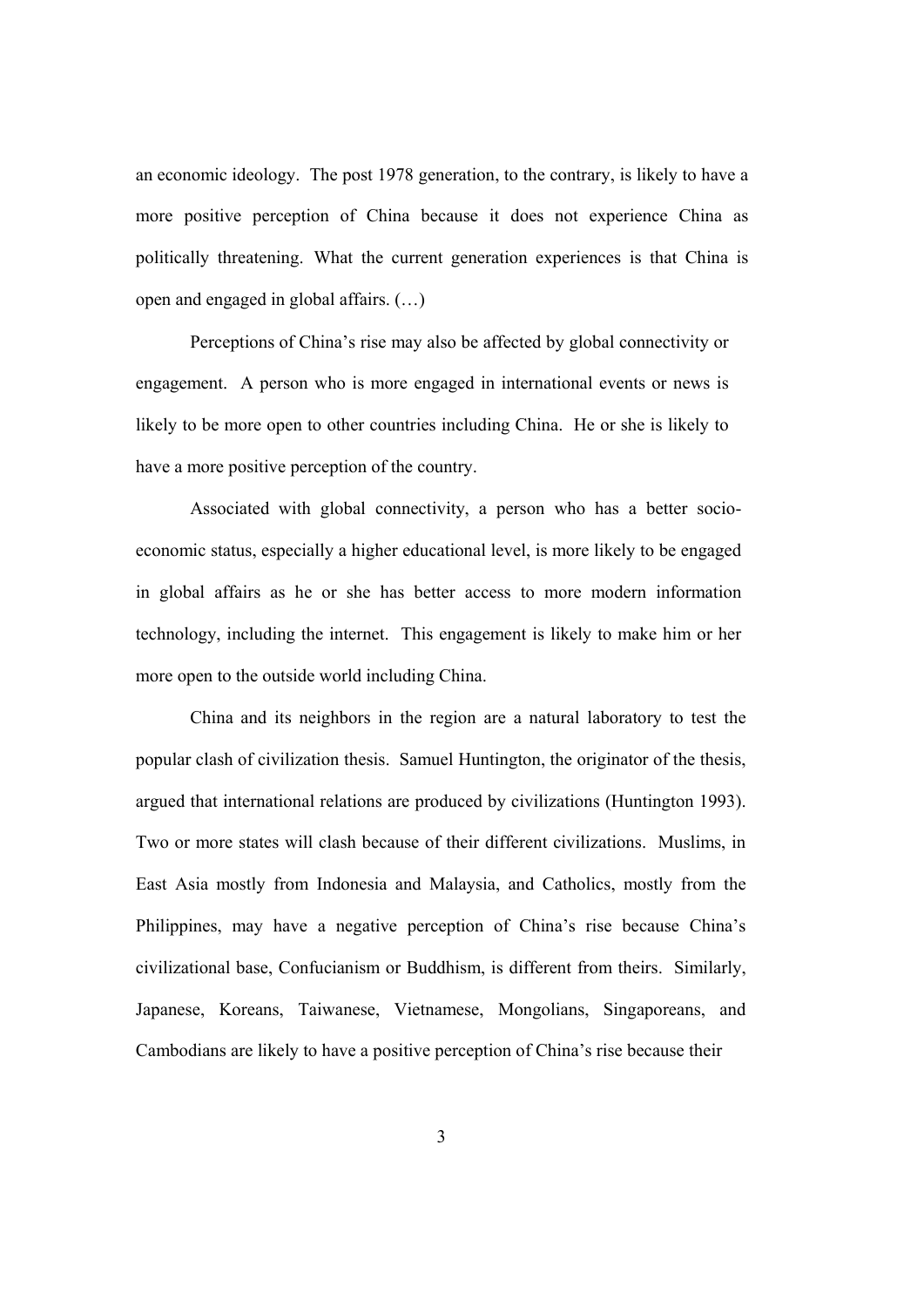civilizational origins are the same as that of the Chinese, that is Confucianism or Buddhism.

This paper first describes variations in East Asian peoples' perceptions how much influence China has on their countries, and the extent to which the influence is positive or negative. However, we are more concerned with the second question, and this work is to explore the issue.

Measures of the impact of China's rise

q160. How much influence does China have on our country? A great deal of influence,some influence, not much influence, no influence at all q161. Generally speaking, what is the influence of China on our country? Very positive, positive, somewhat positive, somewhat negative, negative, or very negative?

## **Patterns of Perception**

East Asians, excluding the Chinese themselves, mostly believe that China either has a great deal or some influence over their countries (78.8%). (Table 1) This is apart from significant differences in perceiving what is the most influential country in Asia today and in the next ten years, and in the popular assessment of whether China does more good or harm to the region. This opinion is especially popular in Japan (94%), Taiwan (92.3%), Singapore (90.8%), Korea (90.5%), the Philippines (88.4%), and Mongolia (85%). It is less strong in Thailand and Indonesia, though still held by a majority.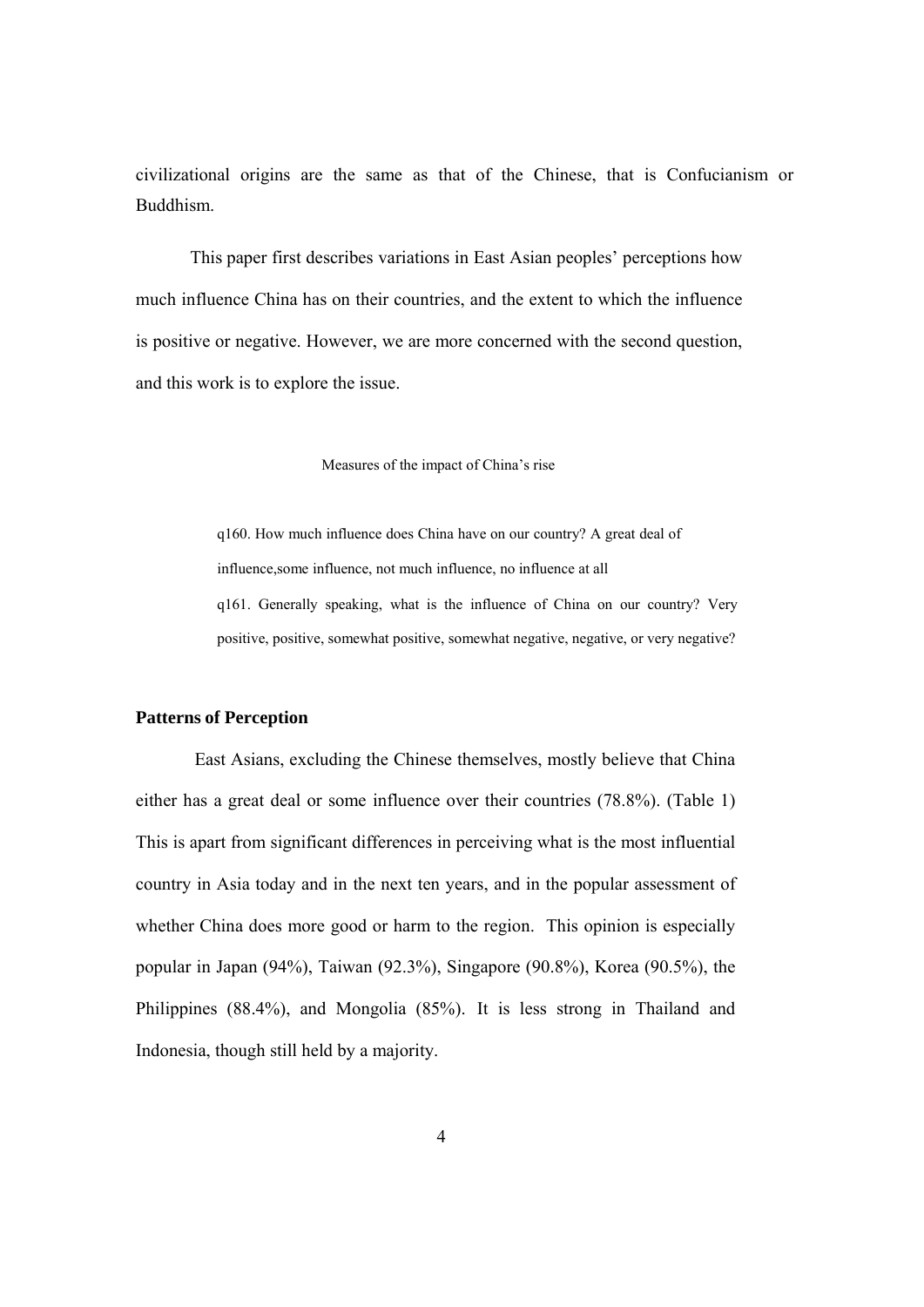### Table 1 around here

Whether the influence is perceived to be positive or negative is a more critical issue. Popular assessment of the extent to which China has influence over a society in fact varies a great deal from country to country. The largest percentage of negative attitudes toward China's influence is in Japan. A strong majority of Japanese feel that the influence on their country is negative (76.6%). Almost as strongly as the Japanese, most Mongolians also have a negative opinion (68.4%). (Table 2)

One might think that almost all Taiwanese would have a negative assessment of China's influence on their country because of the special case of the relationship between Taiwan and mainland China. Our findings show a different reality, however. Although still a large number, compared to the Japanese, the proportion of Taiwanese who negatively assess China's influence on their country is smaller (46.5%). This proportion is very similar to that of Koreans on this issue (48.5%). (Table 2)

The citizens of the other countries covered in this study have a more positive opinion of China's influence on their own countries. The largest positive view is found among Filipinos (79%), followed by Cambodians (76.7%), Singaporeans (72.5%), Malaysians (72.3%) and Indonesians (57.5%). Although not a majority, a plurality of Thais expressed a positive assessment of the influence.

We found an interesting pattern of opinion across our cases concerning China's rise and influence in Asia. Most East Asian peoples have a positive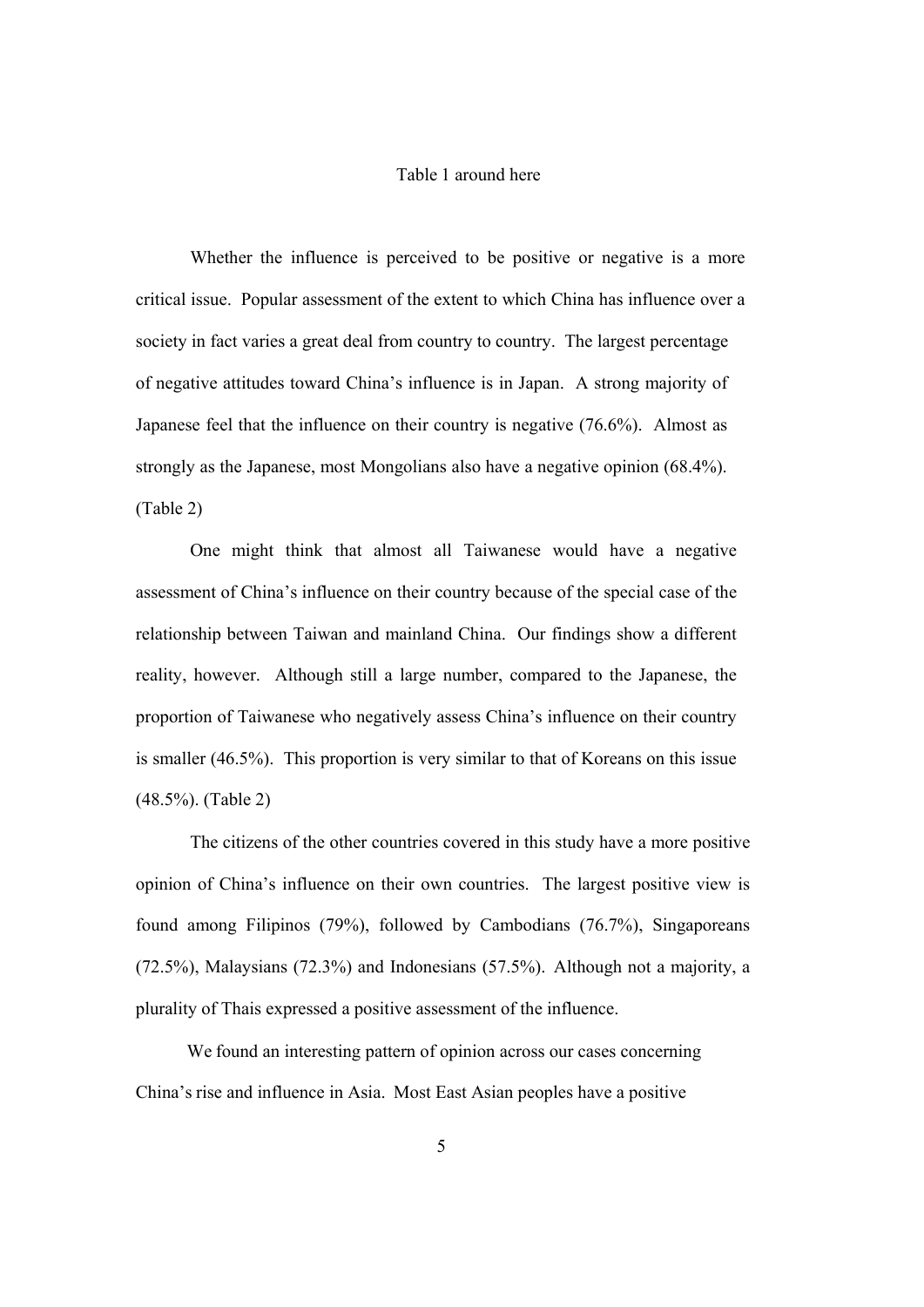assessment of China's rise and its influence on their own countries. A negative perception of influence on one's own country constitutes a majority only in Japan and Mongolia.

## Table 2 around here

Cross-national variation in popular assessment of China's positive or negative influence on the region is huge. (Table 3) Why do more Japanese and Mongolians assess negatively Chinese influence on their own countries compared to Koreans and Taiwanese? Why do more Filipinos, Cambodians, Singaporeans, Malaysians and Indonesians have a more positive perception of China's influence on their countries?

Table 3 around here

## **Clash of Civilizations?**

As described in the introduction, the countries studied here may be treated as a natural laboratory to test the clash of civilization thesis (Huntington 1993). According to this thesis, international conflicts occur as a result of clashes between two or more countries that differ in fundamental cultural characteristics. Conversely, peaceful relations between two states are more likely if the countries involved share the same culture.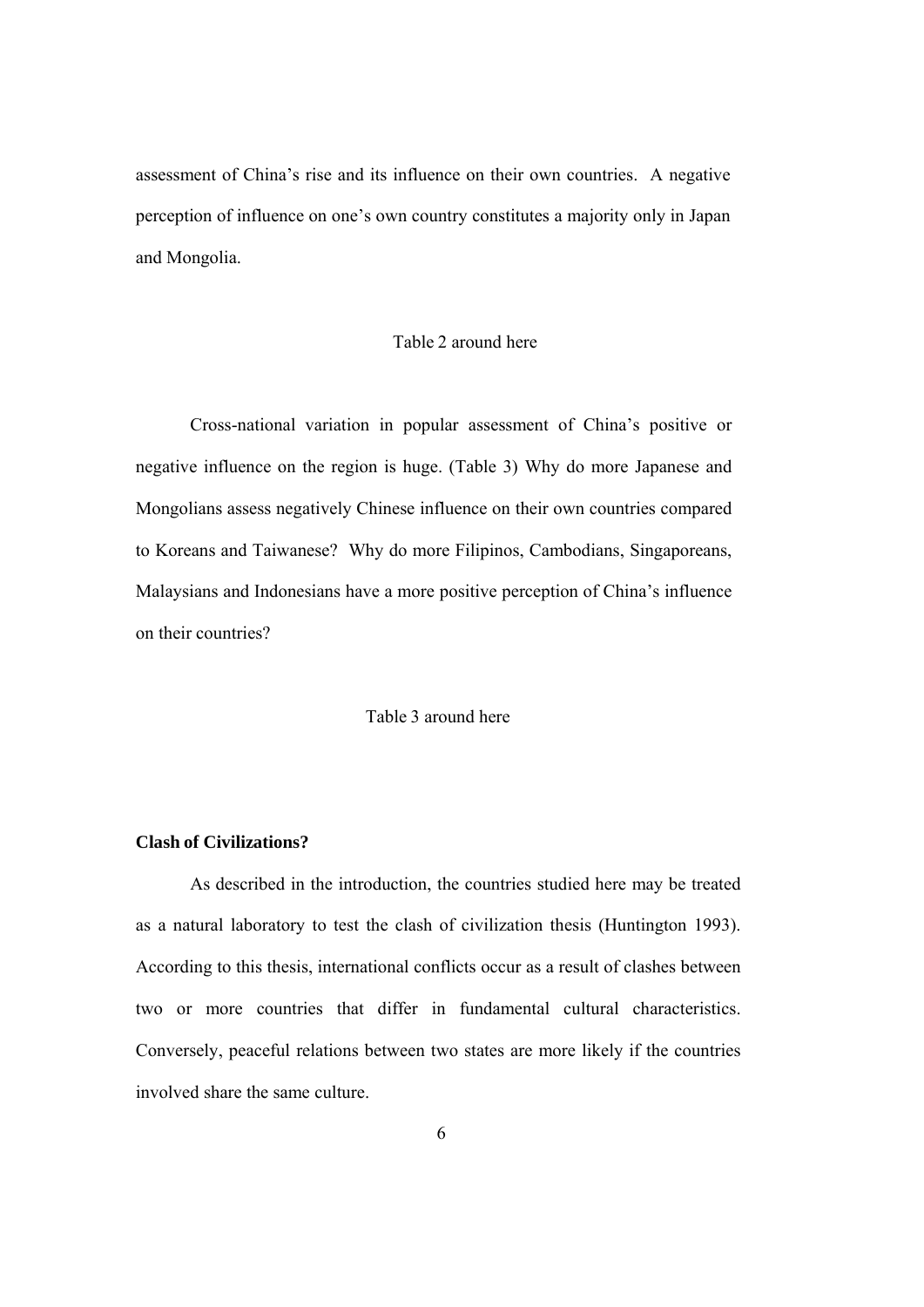In order to test the hypothesis at the individual level, we hypothesize that two individuals will tend to engage in conflictual relations if they come from different civilizations. Conversely, they will be at peace with each other if they come from the same culture. These individual attitudes and behavior may collectively form a national identity, so that their respective states will be more likely to clash with one another if they come from different cultures.

The cases under study represent at least three different civilizations: Confucianism or Buddhism and its variants (China, Taiwan, Korea, Japan, Singapore, Mongolia, Cambodia and Thailand), Catholicism (the Philippines), and Islam (Indonesia and Malaysia). From the clash of civilizations perspective, a Confucian will be more likely to associate comfortably with another Confucian than with a Muslim or with a Catholic, and vice versa. If individual attitudes can be said to collectively constitute national identity, China is more likely to associate with Taiwan, Japan, or other Confucian nations, rather than with Islamic civilizationbased countries such as Indonesia and Malaysia, or with a Catholic nation such as the Philippines.

The clash of civilization thesis is in fact not persuasive. In our descriptive statistics, we find that many presumed Confucians, including in Japan, Mongolia, Taiwan, and in Koreans, have a more negative perception of China, the heart and soul of Confucian culture, than do many Muslims (in Indonesia and Malaysia) and Catholics (in the Philippines). Other Confucians, however, including those in Cambodia and Singapore, do have a more positive assessment of China's influence. (Table 3)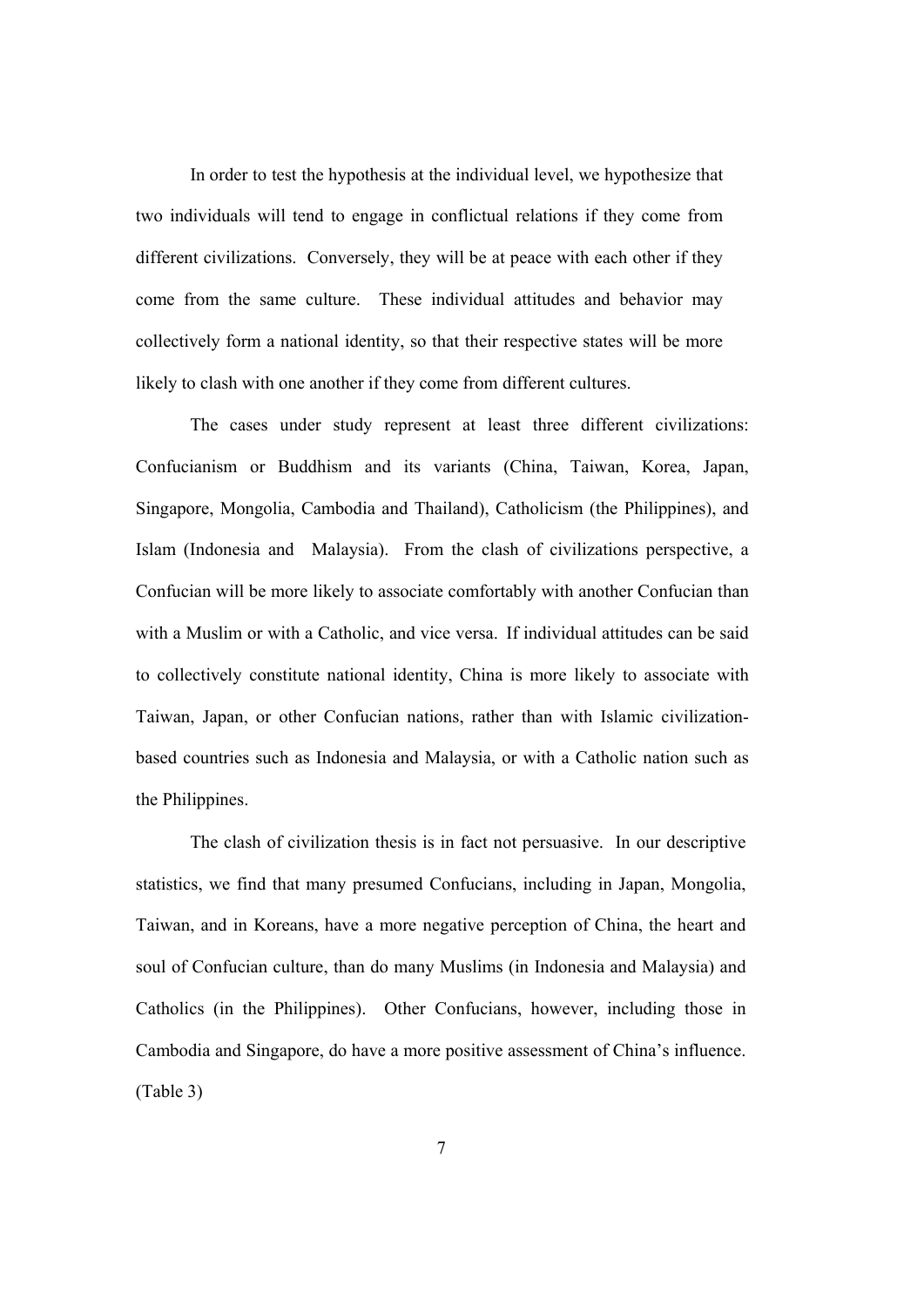In our multivariate analysis, Buddhism apparently does not make East Asian citizens evaluate China's influence positively. To the contrary, Buddhism in general has a negative impact on perceptions of Chinese influence. We need to investigate further why this pattern occurs. Maybe it is because communist governments in general are known for their hostility toward religion, including Buddhism. The effect is that a Buddhist tends to evaluate negatively the influence of China on his r her own country.

When the context of the state is taken into account, however, the effect of religion becomes insignificant. It is not significant in Japan, Korea, Taiwan, Thailand, the Philippines, Cambodia, Indonesia, Singapore or even Mongolia. The possibility that the lack of importance of the religion factor is caused by religious variation, that is, Buddhism versus other religions, is small.

In Japan, for example, what is significant is Buddhism and other Japanese religions versus the category of no religion. That category in fact originates historically in Buddhism. Accordingly, the lack of difference between the two means that we can not see the impact on perceptions of Chinese influence.

This is also the case in Taiwan, where most people claim to be Buddhist or no religion. The difference is therefore not strong. It is also the case in Mongolia, Cambodia and Korea, although in the latter case there is a significant presence of Protestants and Catholics. Protestants and Catholics in Korea represent a new phenomenon, however. They have not yet become a civilization with deep historic roots as is understood by the concept of the clash of civilizations.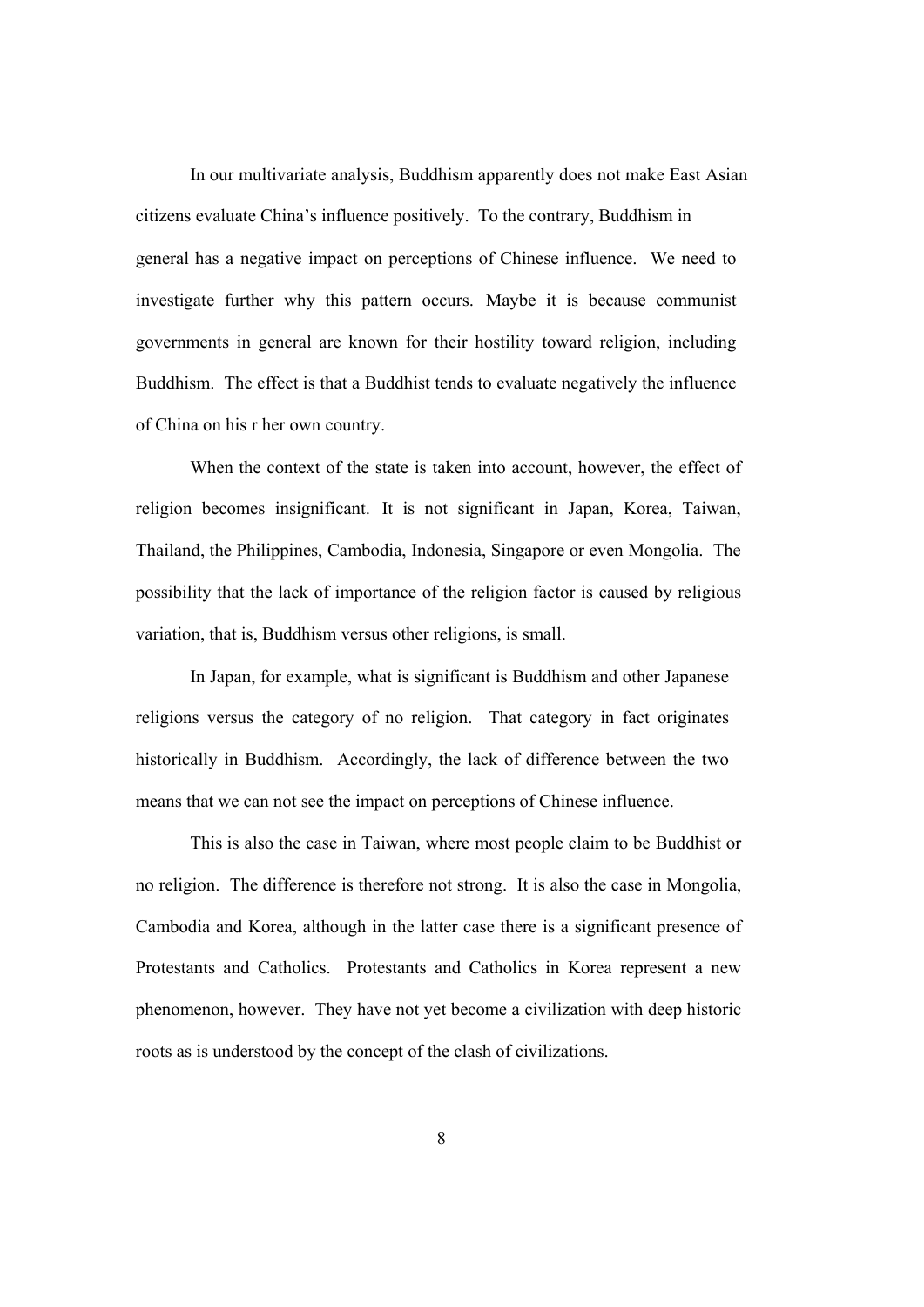Buddhism is the religion of almost all Cambodians, so there is no variation that would make statistical analysis possible. Singaporeans are mostly Buddhists, though the number of Muslims and Christians is substantial. Religion has no effect there.

The number of Buddhists in the Indonesian sample is very small (less than one percent), therefore not significant as an Indonesian religious group. In the Philippine sample there are no Buddhists.

Malaysia is a case that is more relevant for testing the clash of civilizations hypothesis. As has already been explained, even though Muslims represent a majority of the population there are many Buddhists as well. Variations in religious identity are for that reason important and have a significant effect on perceptions of Chinese influence on Malaysia. Buddhists in Malaysia, compared to adherents of other religions, tend to have a positive perception of the influence of China on Malaysia. This significance is quite independent from the influence of other factors as is shown in the multivariate analysis below (Table 4). The clash of civilizations thesis does in fact work in the case of Malaysia!

Malaysia is a country that has a balance of religious and ethnic groups, that is Islam versus Buddhism, or ethnic Malays versus Chinese. Malayness is almost identical with Islam, and Chineseness is almost identical with Confucianism or Buddhism. There is a near balance of power between these two groups or religions, even though the Malays, according to the 2010 census, represent the majority (60.3%). The Chinese are only about 22.9% of the population. The ethnic and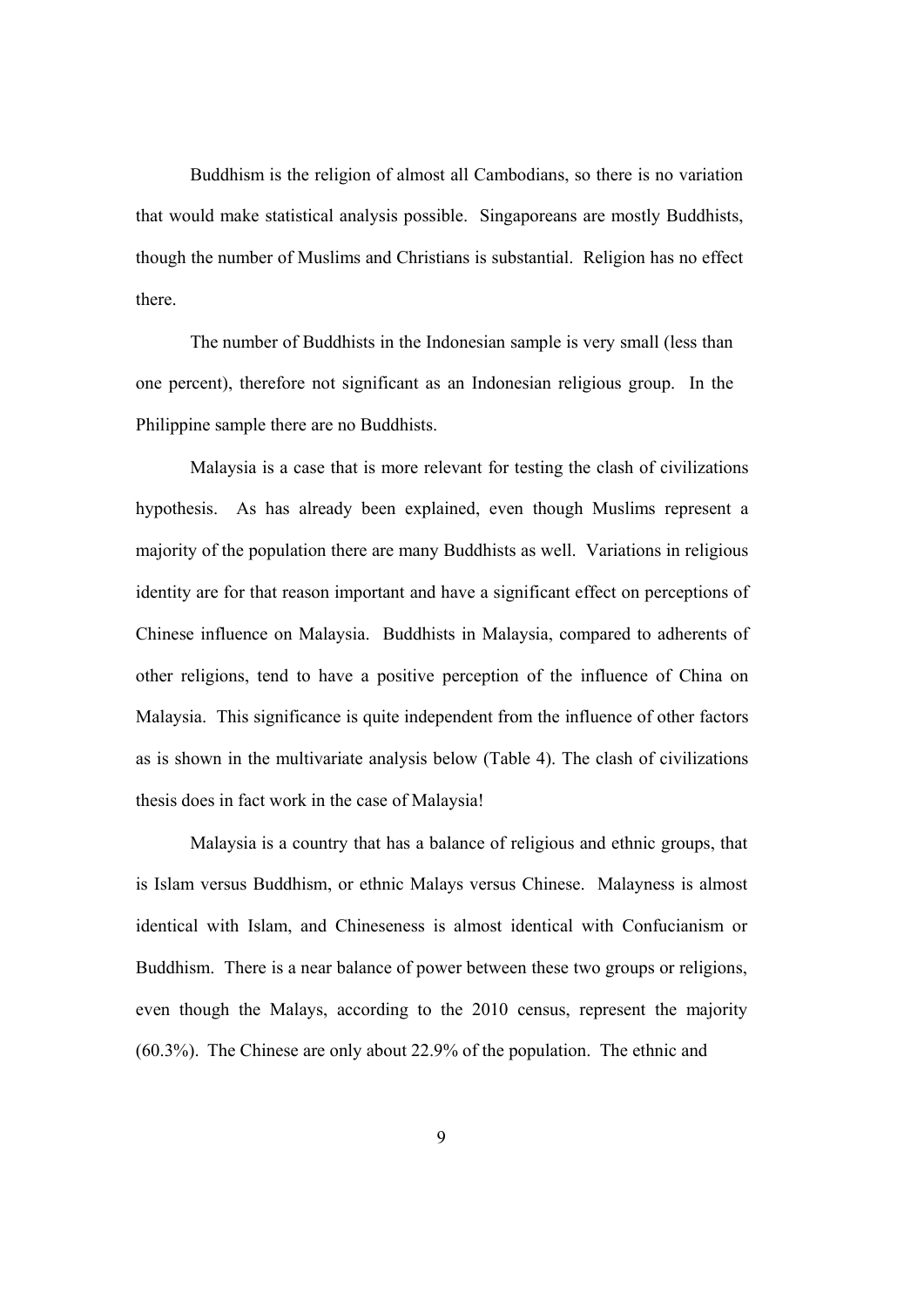religious proportions vary slightly. There are a few more Muslims (64.4%) and fewer Buddhists, at 17.8% (Jabatan Perangkaan Malaysia 2011).

However, this difference is relatively small compared to the relationship between Buddhists and Muslims in China, Japan, Korea, Indonesia, Singapore, and other countries in our sample. The number of ethnic Chinese in Malaysia has declined significantly compared to fifty years ago, when the Chinese were 45% of the total population. This change occurred because of the discrepancy in birth rates between Malays and Chinese over the last half century (Demographic Statistics Division, Malaysia 2010). The Malay birth rate is now 2.8%, while the Chinese is 1.8%.

Historically, the two ethnic and religious groups sharply divided the polity. In 1969 Malaysia experienced terrible racial violence. Malaysia's fledgling democracy halted abruptly and the country began to be governed by a raciallybased authoritarian regime. Today, tension between the groups remains strongly felt and continues to shape Malaysian politics.

Racial and religious conflict between Buddhists or Chinese and Muslims or Malays has never characterized any of the other East Asian states. Conflict between Buddhists in the north and Muslims in the south of Thailand still occurs but has no possibility of changing the state political structure because the Muslim Malay minority is concentrated in the south and is much smaller (4.6%) than the Buddhist or Thai majority (94.6%).

Racial conflict has been abundant in Indonesian history, and until today tension between the ethnic Chinese and the indigenous population (*pribumi*) is still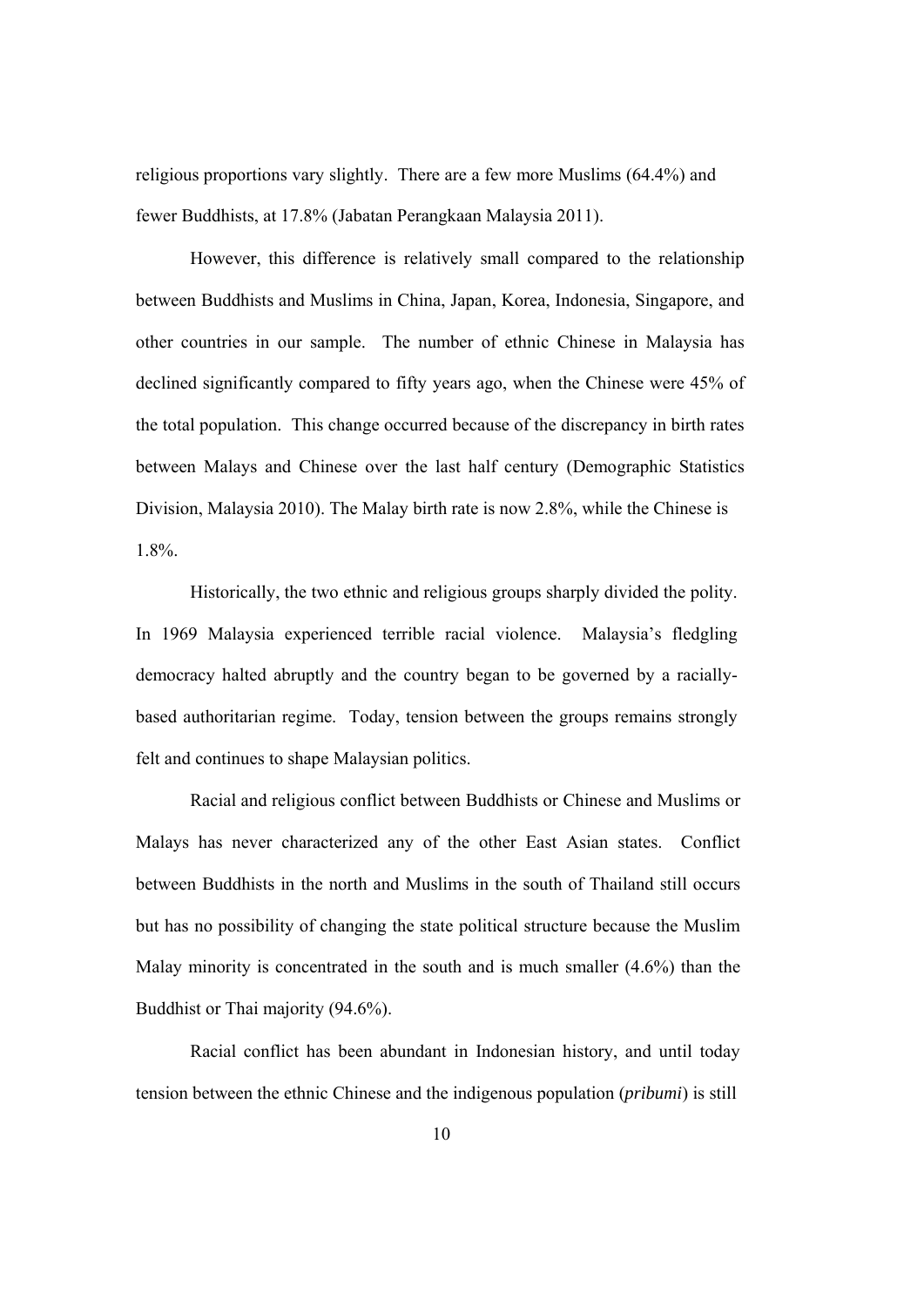felt, although to a much less extent than before the 1998 democratization. The percentage of Chinese in Indonesia is very small (about 4%), not to mention the percentage of Buddhists (under 1%), tiny compared to the 88% Muslim majority. For that reason, even though some tension remains, the difference between the groups is too big for the Chinese to ever balance the Muslims. Moreover, many Chinese in Indonesia are no longer adherents to Confucianism or Buddhism. The younger generation is increasingly Protestant and Catholic, not Buddhist or Confucian. For that reason, their opinion about China doesn't differ significantly from other citizens who are Muslim.

Religion has a more significant impact on perceptions of China's influence than does its sister concept, the clash of civilizations argument, when it is defined as religiosity, that is, in terms of a self-claim of the extent to which a person is or is not religious. $1$ 

In general, citizens who are secular or not religious tend to evaluate negatively the influence of China on their country. Conversely, citizens who are religious tend to evaluate China's influence more positively. It is worth pointing out, however, that this positive effect of religiosity only applies to Buddhists, not to any other religious group in the region (Table 5). This indicates perhaps that Buddhists see China as part of their culture even though they live in another country.

The influence of religiosity tends to disappear when analysis is conducted by country. In Japan, religiosity does not have a significant impact on perceptions

<sup>&</sup>lt;sup>1</sup> Responses to the religiosity are very religious (1), moderately religious (2), slightly religious (3), and not religious at all (4).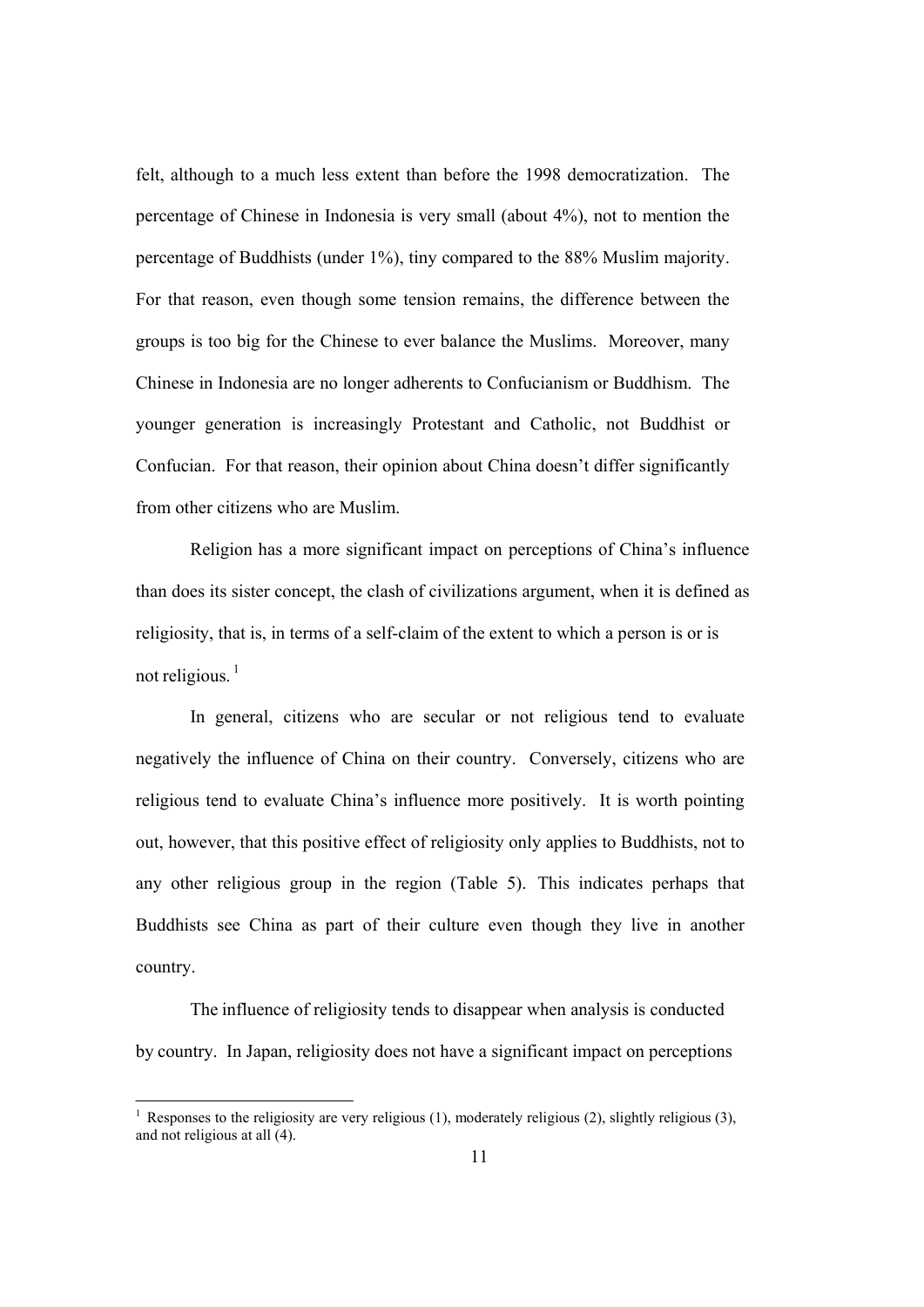of the influence of China. The same is true for Taiwan, Korea, Mongolia, Cambodia, Malaysia, Indonesia and the Philippines. Only in Thailand and Singapore is the impact of religiosity significant after weighing various factors that we expected to be important in shaping those perceptions.

Citizens who are religious in Thailand and Singapore tend to evaluate positively the influence of China on their country apart from various other factors (Table 4). This indicates that devout believers in the two countries see China as a part of their great civilization, Buddhist or Confucian, and for that reason they tend to evaluate positively the influence of China on their country. Moreover, these two countries are remote enough from China so that they are less likely to see China as a direct threat, unlike say Japanese, Koreans, Taiwanese, or Mongolians. The primordial solidarities of Singaporeans or Thais are not threatened enough by China's rise to affect their sense of security as a nation.

Historically, Singaporean Chinese are different from the Chinese on Taiwan. Singaporean Chinese, like Malaysian Chinese, came to Southeast Asia as traders or as port and plantation workers brought by the British. They were not at all like the mainland Chinese who left their country for political reasons and settled in Taiwan after the Second World War. For that reason they did not have a nationalism complex or a national security problem in their relationship with China. So nationalism was not important for Malaysians and Singaporeans in forming their perceptions concerning China's rise (Table 4). For that reason, Buddhism and Buddhist religiosity were not disturbed by nationalism or the problem of national security.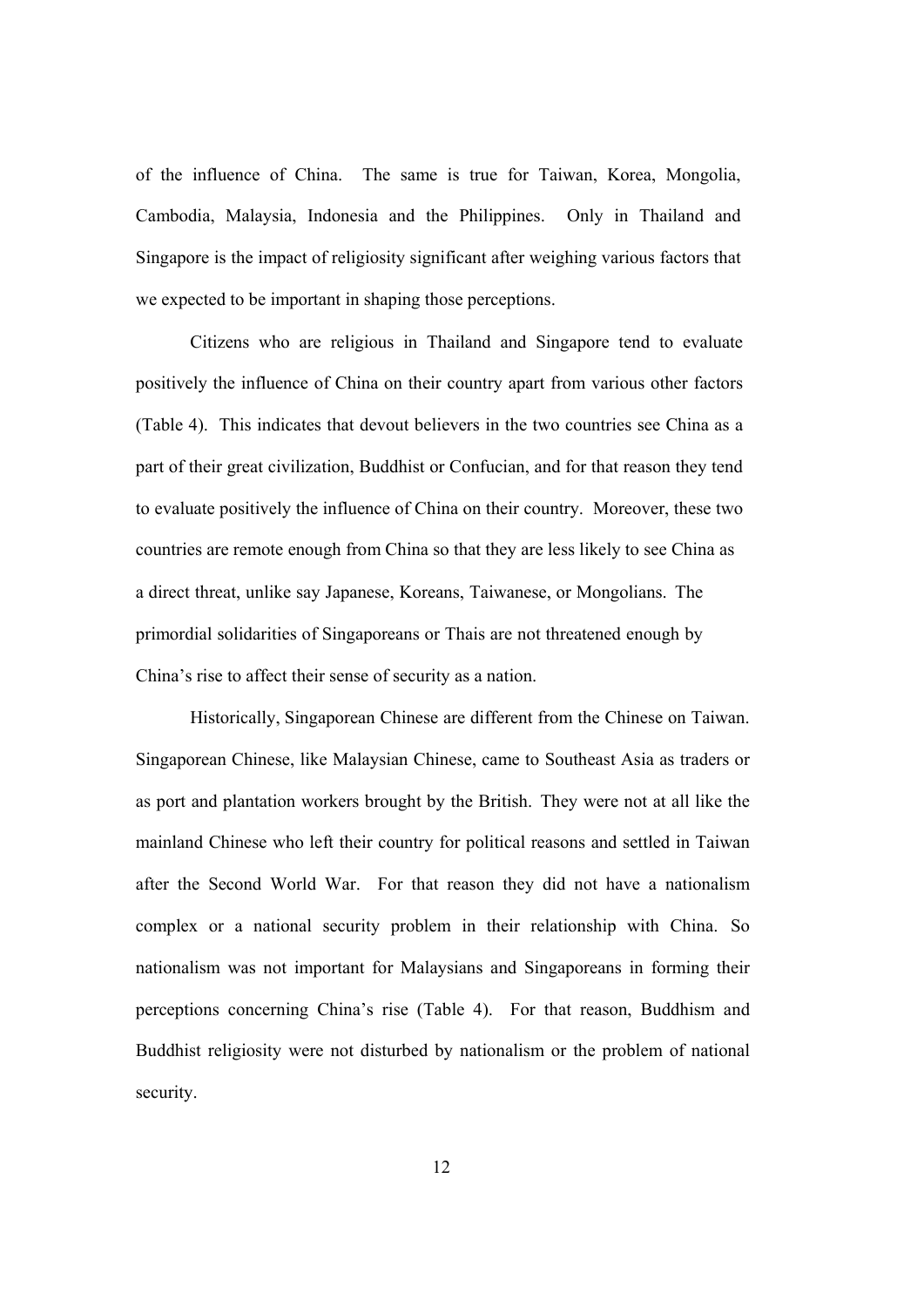It may have even been the case that the Singapore Chinese felt a necessity to maintain a primordial relationship with their ancestral brothers, the mainland Chinese, in order to feel more secure in a world where they are surrounded by non-Chinese, especially in neighboring Indonesia and Malaysia. This possibility can also be seen in the importance of traditionalism among Singaporeans in forming their perceptions concerning the influence of China.

## **Traditional values**

The clash of civilizations hypothesis is perhaps too crude if it is only understood as an opposition of religious identities. It may be better understood as a contest between traditional and liberal values. Perhaps the more plausible argument is that Chinese culture is the heartland of traditional Asian values and, for that reason, that people who support those values are more positive in their evaluations of China's influence on their country.

Conversely, those who do not associate themselves with traditional values are more likely to regard negatively China's influence toward their country. In this study, these values vary between one state and another. This variation may have a significant influence in those states.

In general all of the East Asian citizens in the countries studied tend to be more oriented toward traditional values as those values are defined here.<sup>2</sup> Whatever their country and religion, East Asians tend to have a positive attitude toward traditional social and political values (mean score is 2.8 on a scale of 1-4).

<sup>&</sup>lt;sup>2</sup> Responses to the 14 traditionalism items were recoded:  $1 =$  strongly disagree,  $4 =$  strongly agree. A 1-4 point scale index of traditional values is constructed from the items. The reliability statistic (Cronbach's alpha) is .742.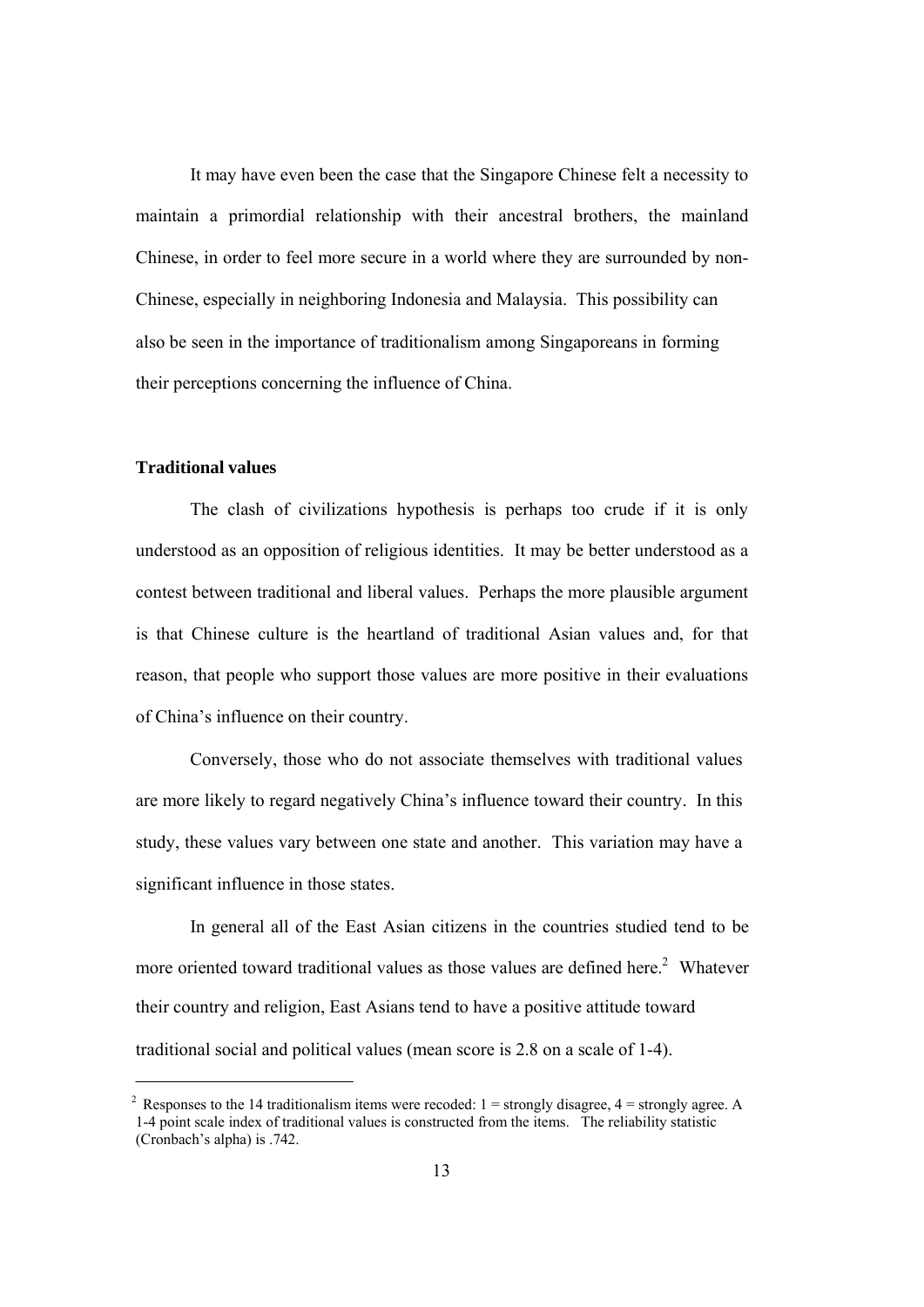Nonetheless, this traditionalist orientation varies significantly from country to country.

How far does this orientation shape attitudes toward the influence of China on their respective countries?

The effect of traditionalism is expected to be positive. A citizen who is more oriented toward traditional socio-political values will more likely form a positive perception of the influence of China because China represents the heartland or central location of those values. They are the same as the Chinese of mainland China who have long lived with those values.

Multivariate analysis demonstrates that traditional Asian values do indeed significantly impact positive perceptions of China (Table 4). Nonetheless, this positive effect is only visible in a significant way among Singaporeans, Indonesians, Thais, Mongolians, and Filipinos. It is not significant for the citizens of other countries in our sample. It is not important among Japanese, Taiwanese, Koreans, Malaysians and Cambodians after weighing various other factors that might have an impact. This pattern is fascinating because those countries closer to mainland China do not show any greater significance of the importance of traditional values in shaping their perceptions, after weighing other factors, especially democratic values that do indeed correlate negatively.

In a bivariate analysis, the strongest correlation between traditionalism and perception of China's influence is for Singapore citizens even though the people are socio-economically very modern  $(r = .355)$ . The reason this theme has been promoted continuously by the political leadership of Singapore, led from the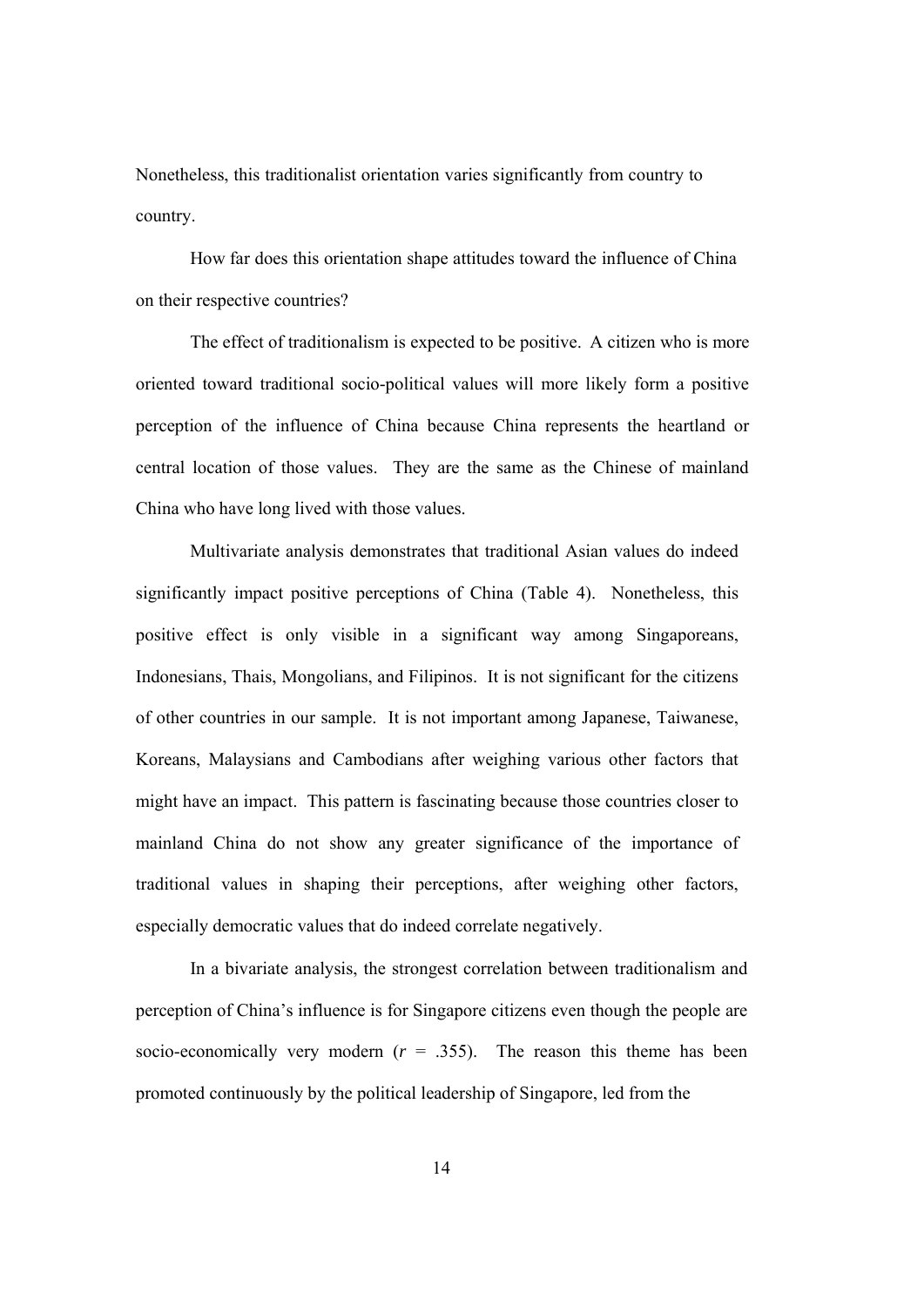earliest days in the post World War II period by Lee Kwan Yew. Former Prime Minister Lee emphasizes the importance of Asian values, by which he means traditional political culture, to hold back the rise of democracy in Asia, and especially Southeast Asia and Singapore itself.

## **Democratic Values**

Compared to the positive direction of the influence of traditionalism, the impact of democratic values is expected to be negative. A citizen of any of our countries who holds democratic values is expected to evaluate negatively the influence of China. The reason is simple: China is not a democracy.

If China has influence on those countries, for a democrat that influence may mean affirmation of the autocratic regime that now exists in China, and affirming that autocracy's influence in their country which is a democracy (Japan, Korea, Taiwan, Indonesia, Mongolia, the Philippines and Thailand) or which aspires to be a democracy (Singapore, Malaysia and Cambodia).

For the older democratic generation, at least for those who were born before the Chinese reforms of 1978, the influence of Chinese communism can be seen as a threat toward the democracy that is beginning to emerge in their respective countries. A number of countries in Asia were beset by local communist parties that seemed connected to the expansion of the influence of China more generally. For that reason a democrat who is anti-communist is more likely to evaluate negatively the influence of China on his or her country.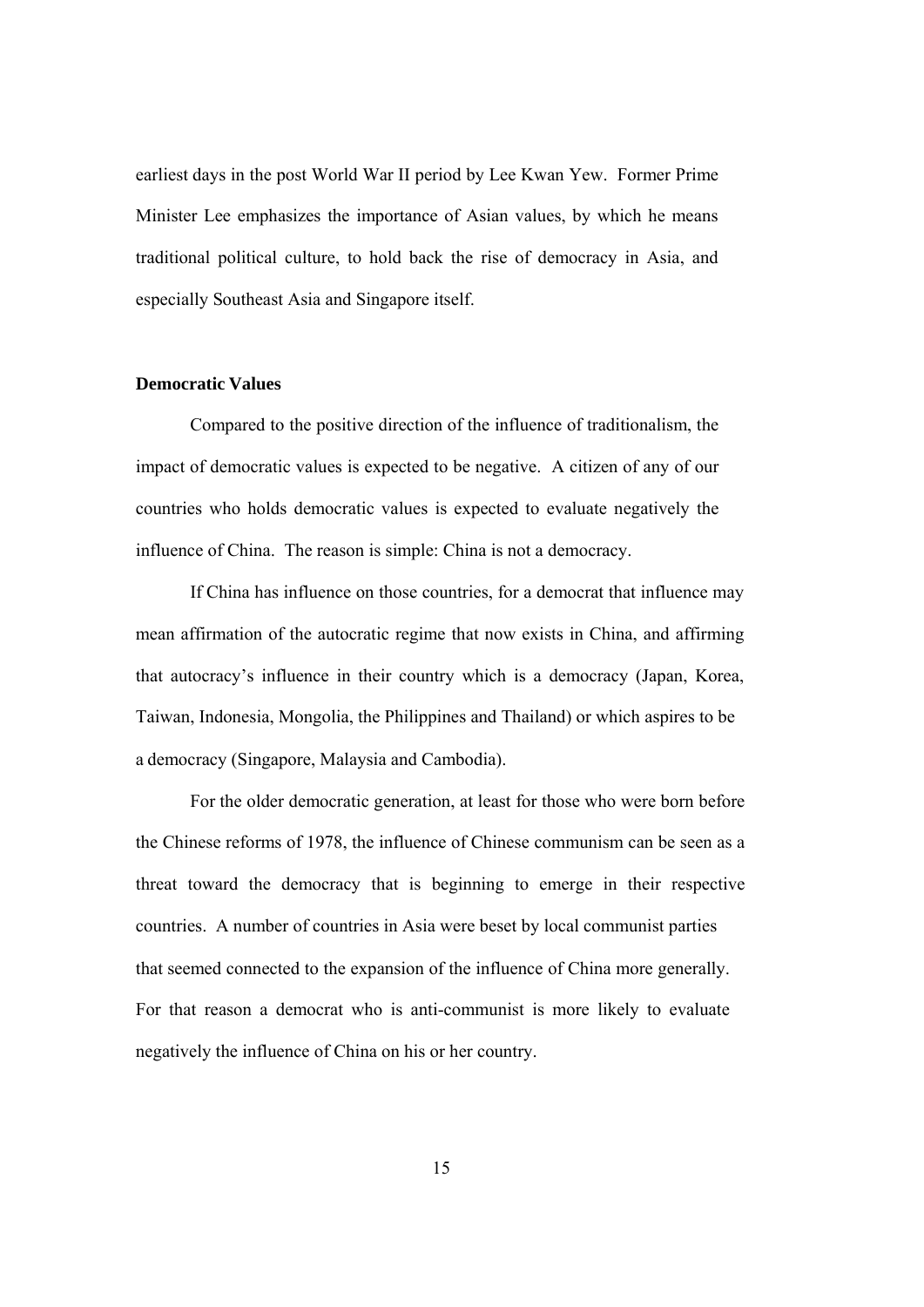The impact of democratic values is very significant and also the most consistent.<sup>3</sup> (Table 4) It has a negative effect on perceptions of Chinese influence among Taiwanese, Koreans, Filipinos, Indonesians, Malaysians, and Singaporeans. Its effect is less strong among Japanese, and it is not significant among Cambodians and Mongolians after weighing other factors.

In general we find that democratic values reflect a very important factor shaping perceptions of Chinese influence. Democrats in the region see China as having a negative influence on their country. As explained above, this pattern has emerged because China is a communist country, not a democracy. Its political institutions and practices are in conflict with the democratic principles that the others avow, and for that reason the influence of the Chinese polity is negative. However attenuated, China remains the center of communism in Asia, and once was a country that exported and supported communist movements. Older people feel that past more deeply, while the younger generation has been exposed to democratic values that conflict with the authoritarian values of present-day China.

This pattern of the effect of democratic values is also expected to be visible in the way in which global connectivity shapes perceptions toward the influence of China, but it is also expected that the direction of the influence will be more varied, because globalization can be regarded as a positive but also as a negative force. It will also be very dependent on the broader context.

<sup>&</sup>lt;sup>3</sup> Democratic values is a 1-4 point index constructed from 11 democratic value items. Cronbach's alpha is .733.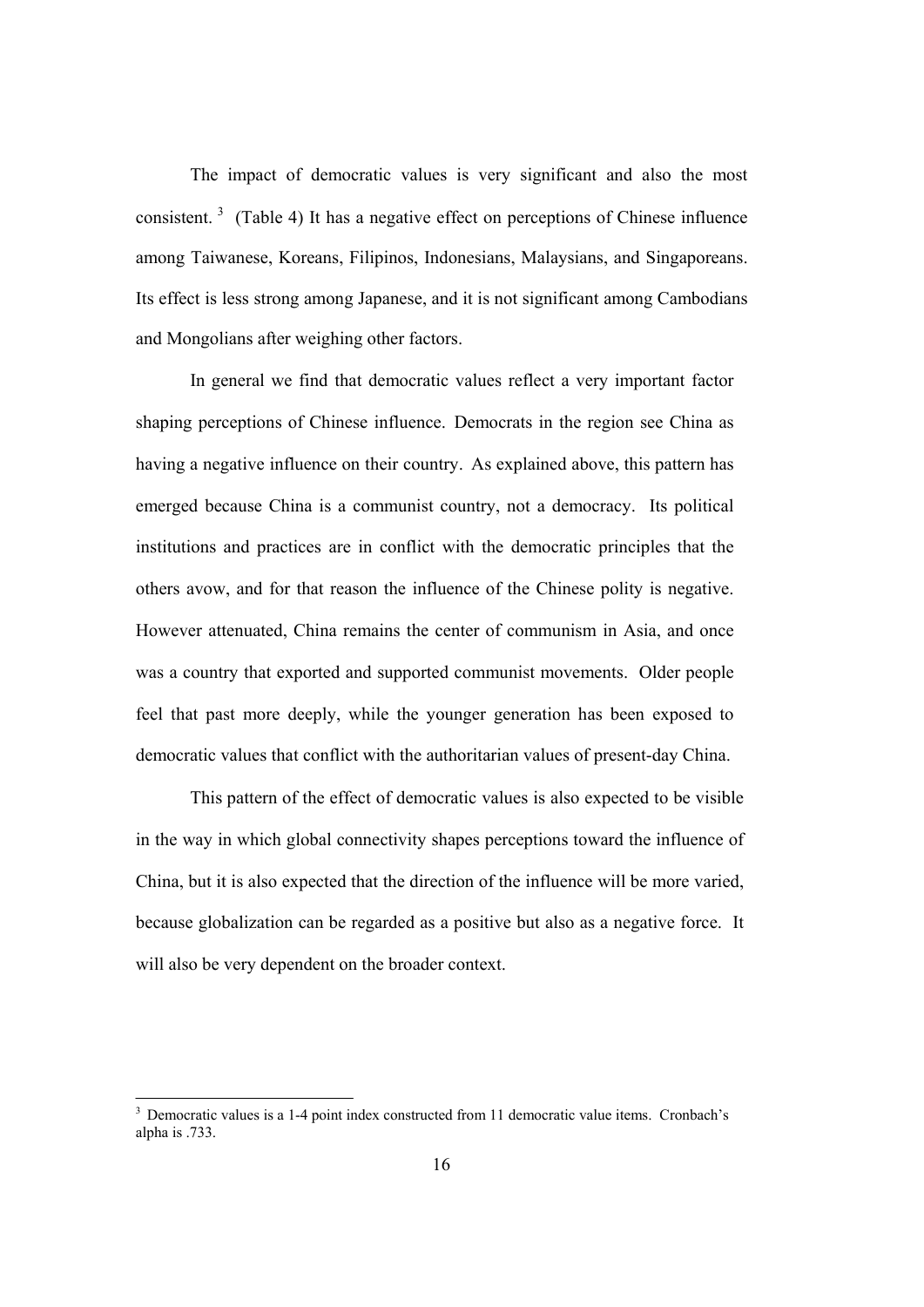#### **Global Connectivity**

To be connected globally may have a positive impact on the perception of China's influence. We argue that people who are more engaged in global events, news or programs, and willing to go to other countries, are more likely to have a positive perception of other countries. They are likely to be more inclusive, to be more open to foreign countries. On the contrary, a person who never watches, listens to, or reads about international issues, news, or programs, and is not interested in visiting other countries is likely to have a more negative perception of those countries.

This possibility is also relevant to observing and evaluating the influence of China. Citizens who are more globally connected will also tend to evaluate more positively the influence of China on their country. Because of global connectivity, they have a broad knowledge concerning other countries, and can see more objectively and proportionally that a certain country does not threaten them because there is no factual base for the view that there is a threat. They construct their image of other countries based on knowledge, not prejudice.

Conversely, people without global connectivity will most likely be negative in their view of China's influence because they depend more on memory and old history, when China had a hostile relationship with their country. This is especially true regarding their experience of the Cold War when China represented demonic communism that it was preparing to spread in the region.

As expected, global connectivity in general generates positive perceptions of the influence of China, even though the influence is not very strong  $(P \le 0.05)^4$ .

(Table 4) When observations are made for each country, we can see that global

<sup>4</sup> Global connectivity is a 1-4 point index constructed from three items. Cronbach's alpha is .375.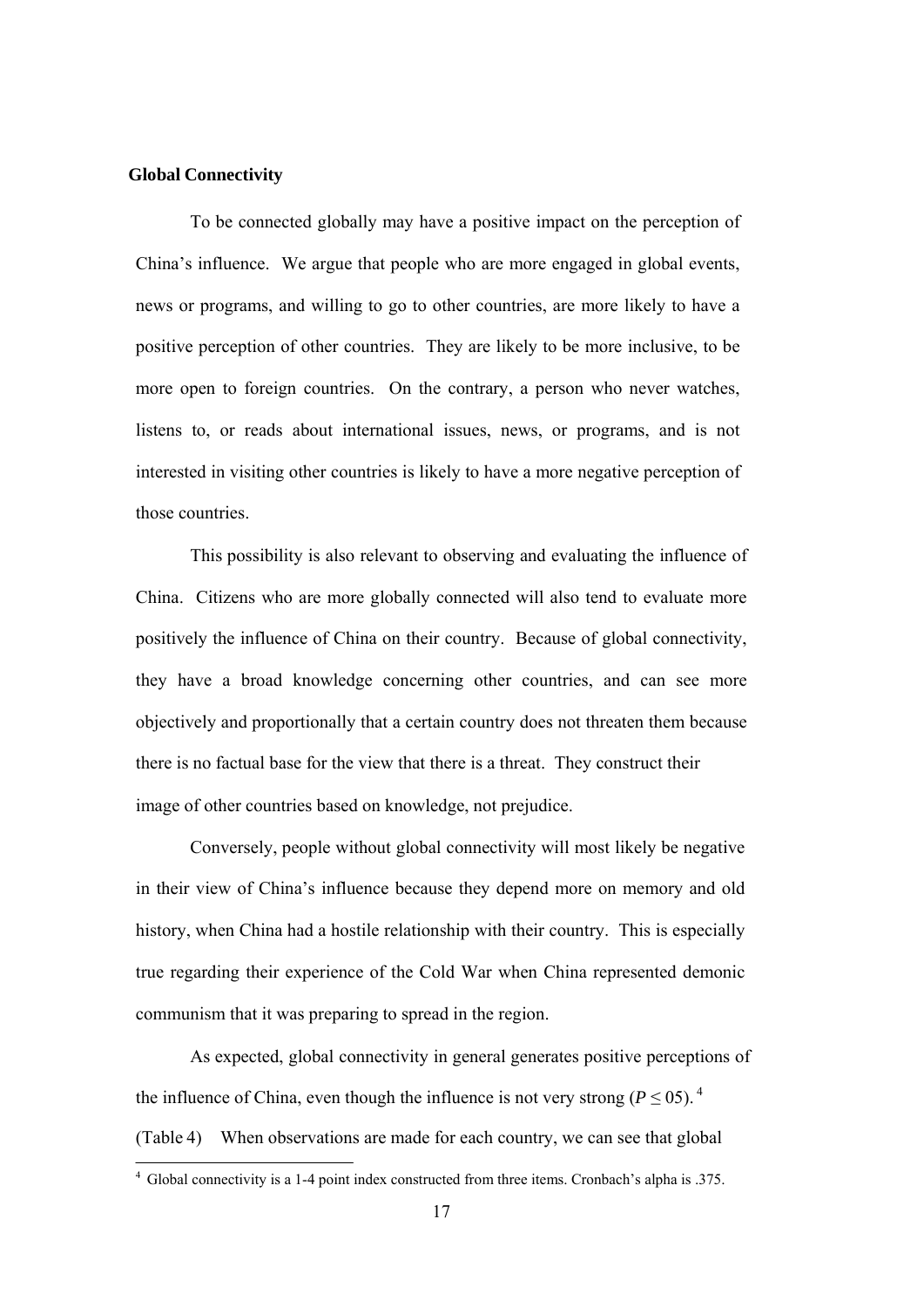connectivity has a significant impact on Taiwanese and Singaporeans, and a moderately significant one for Indonesians. However, this influence is perceived differently. Taiwanese and Indonesians who are more engaged with globalization tend to see the influence of China as positive. Singaporeans who are more connected globally tend to evaluate negatively the influence of China on their country.

The direction of the effect of global connectivity among Indonesians and Taiwanese fits our expectation that connectivity pushes an individual to be more open to the outside world. He or she has information or knowledge with which to evaluate other countries. For that reason the case of the Singaporeans who show the reverse relationship needs to be explored further.

## **Nationalism**

The positive or negative perception of an East Asian citizen concerning the influence of China on his or her country may also be shaped by nationalism or nationalist sentiment. Examples include: individuals who are strongly attached to their national interest in the form of support for protection of domestic goods against the international free market, or feel proud to be a citizen, or feel that they must be loyal to their country right or wrong. These attitudes are likely to influence their perception of the influence of China as well.

If someone's nationalist feeling is strong, he or she is likely to negatively evaluate the influence of China. China's rise and its influence in other countries is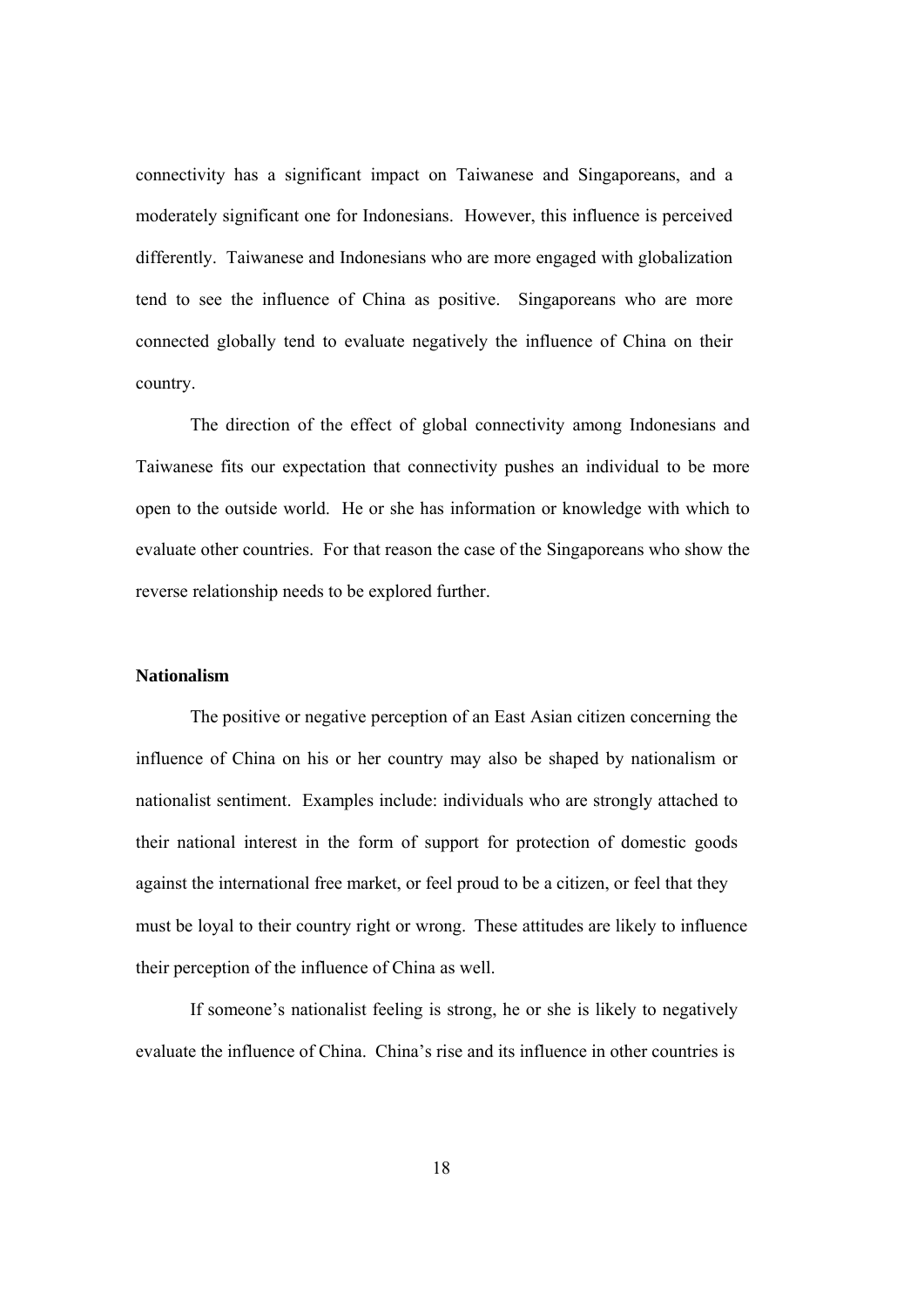perceived to be a threat to their own countries. This feeling arises together with strong nationalist sentiment.

In the Asian Barometer Survey, nationalism at the individual level can be detected from a number of items. These include: a feeling of pride in being a citizen; a feeling that one must always support one's country no matter what; a feeling that one must defend the national way of life and not copy other countries; a belief that imported goods threaten the domestic market; and a belief that the government must protect domestic farmers in their competition with foreign farmers<sup>5</sup>

In our multivariate analysis, nationalism, or national interest, as predicted, has a very significant effect on negative perceptions of the influence of China.  $6$ (Table 4). An East Asian citizen, outside China, with strong national feeling, tends to judge more negatively the influence of China on his or her country. The reverse also holds.

This negative effect of nationalism is especially significant among Mongolians, Taiwanese, Thais, Indonesians and Japanese. Among Cambodians, however, the effect is positive. In other words, those Cambodians with stronger nationalist feelings tend to view the strong influence of China as positive for them. This is also a case that needs further investigation.

Together with Mongolia, Cambodia is one of the two once-communist states in this study, that is, it was a part of the communist bloc during the Cold War. But perhaps more importantly for our Cambodian respondents, China was an ally of

<sup>&</sup>lt;sup>5</sup> For a more exact wording of the items see the appendix.<br><sup>6</sup> Nationalism is a 1-4 point index constructed from 5 items. Cronbach's alpha is .676.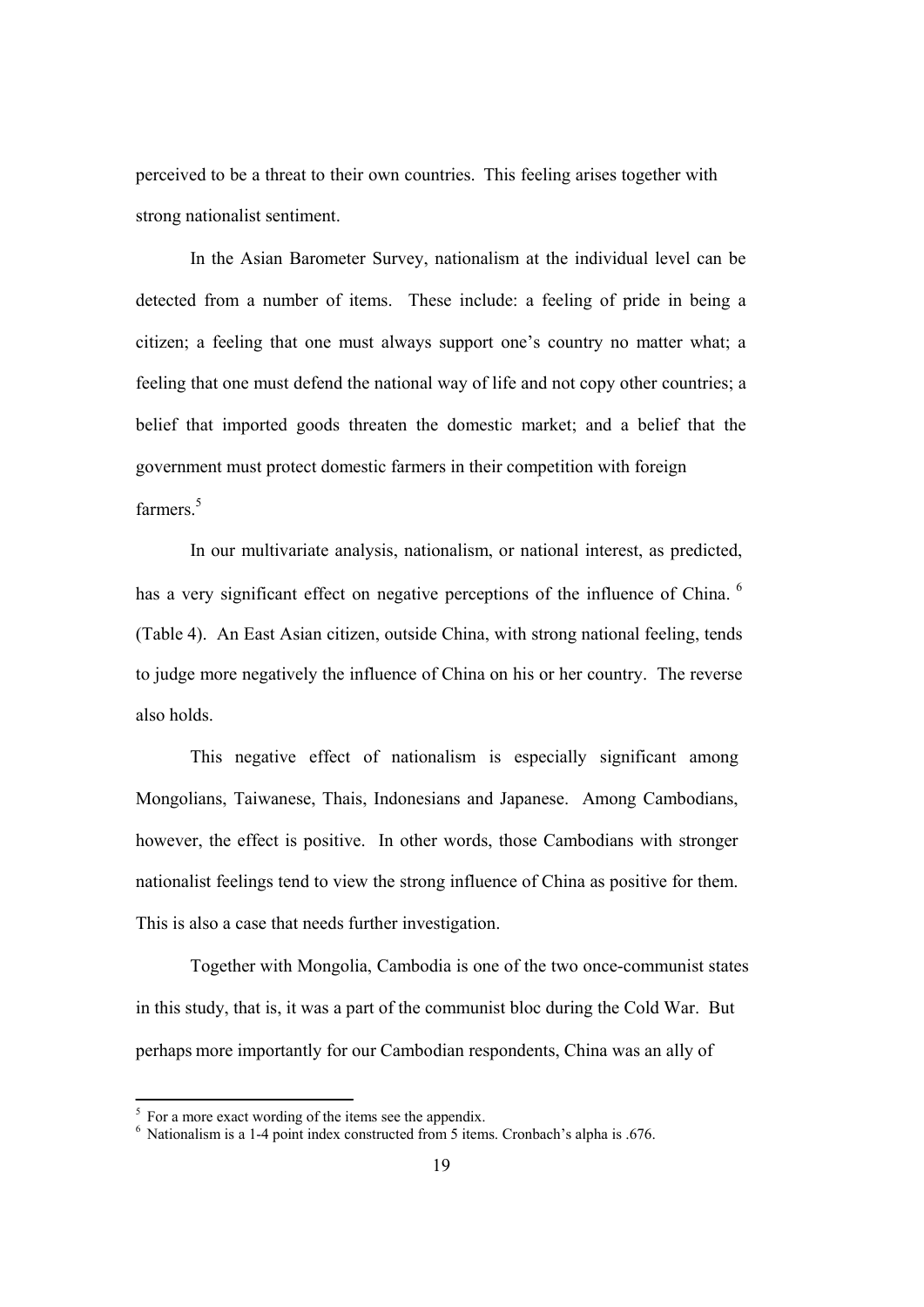Cambodia, supporting Cambodian sovereignty against Vietnam in the late 1970s .(Storey 2006). This experience created an enduring bond.

Mongolia, although also a part of the communist bloc, did not have a similar experience with China. Communist Mongolia was allied with the communist Soviet Union against the communist People's Republic of China. This competition between two communist giants, with Mongolia on the Soviet side, has apparently contributed to a negative perception of the influence of China. More deeply, China and Mongolia have a centuries-long history of conflict and war. The Great Wall was built to protect China from attacks from the north, including Mongolia.

A long history of conflictual relations up to and including the Cold War has shaped the negative memories of Mongolians concerning China. It is this past that explains the correlation between Mongolian nationalist feelings and their perception of Chinese influence in their country.

For Koreans, nationalism does not have a significant impact on views of the influence of China, after weighing a number of other factors connected to their nationalist feelings, especially democratic values and education.

#### **Generational Difference**

Percption of China's influence may also be shaped by generational difference. Its impact may be direct. Older generations, before the Chinese reforms starting in 1978, will probably view China as a threat to several states in East Asia. They have experience in the way that Chinese communism threatened their domestic politics.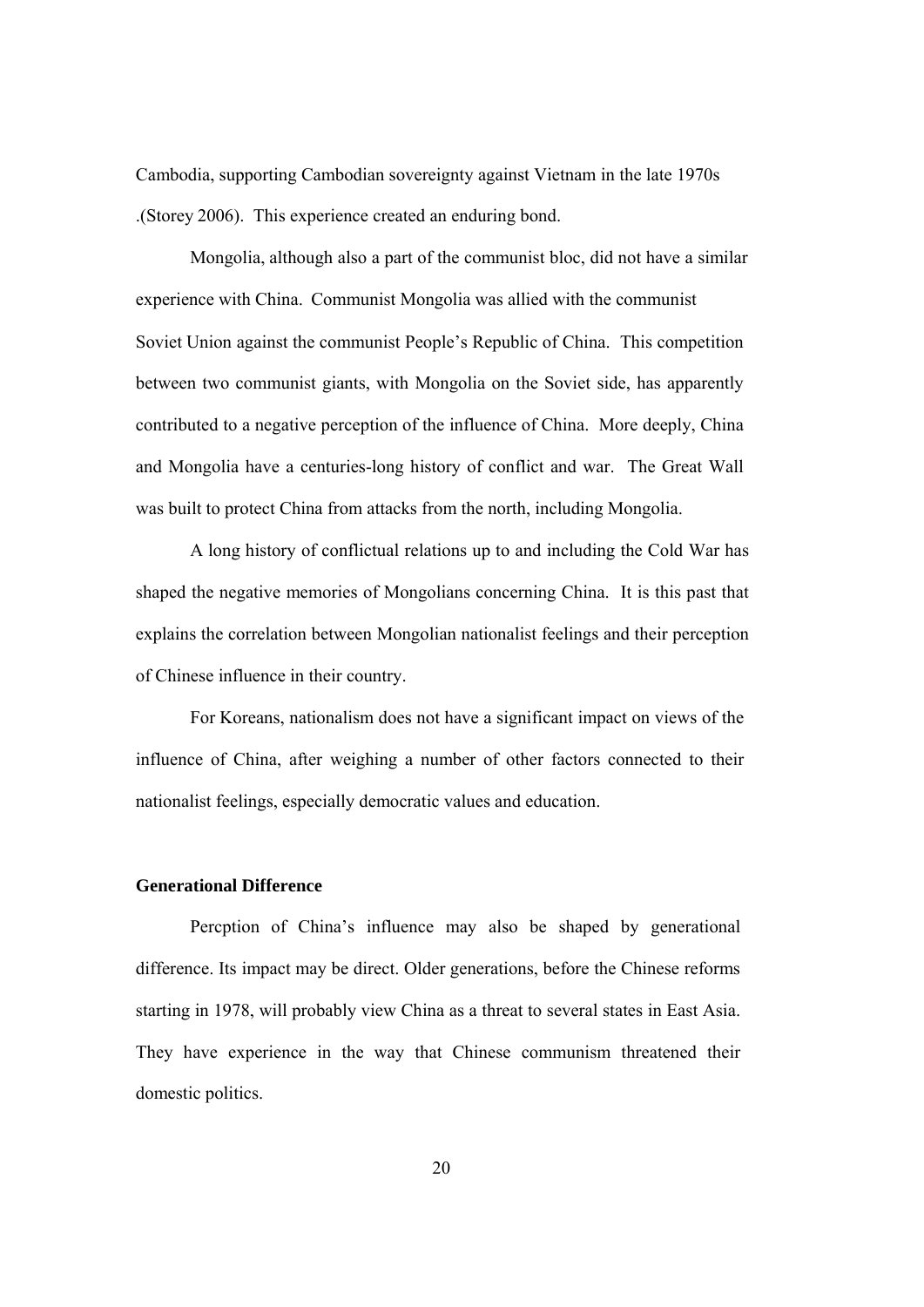The generation after reform, on the other hand, has not experienced China as a threat. Like other East Asian countries, China has concentrated more in recent decades on economic development, at which it has been a great success. China, or at least China's economy, has become open to the world. For that reason, China's political posture is probably not seen as threatening today. What is more visible is that China has now become a giant in the world economy.

This development can be evaluated positively by the new generation. It can also be seen as a threat, however, at least potentially, as a consequence of the rapid economic development success. As observed at the outset of this paper, the rapid economic development of China over the past thirty years has changed the face of the global economy. In its turn China's emergence will also change the face of the global polity as China increasingly plays a role in constructing a new balance of power after the end of the Cold War. In consequence, the new generation in East Asia also sees China as a threat toward the security stability that their members now enjoy because of the continuing presence of the United States as the world's hegemonic power, particularly in Asia.

Because China has now developed its economy, perhaps the threat from China is never-ending. If for the old generation that threat was generated by China as a demonic communist force, for the present generation China is perhaps feared as a challenge to the security stability that they currently enjoy. Accordingly, the difference in generations will likely become insignificant in its impact on perceptions toward Chinese influence. Both generations fear China even though the reasons for their fear differ.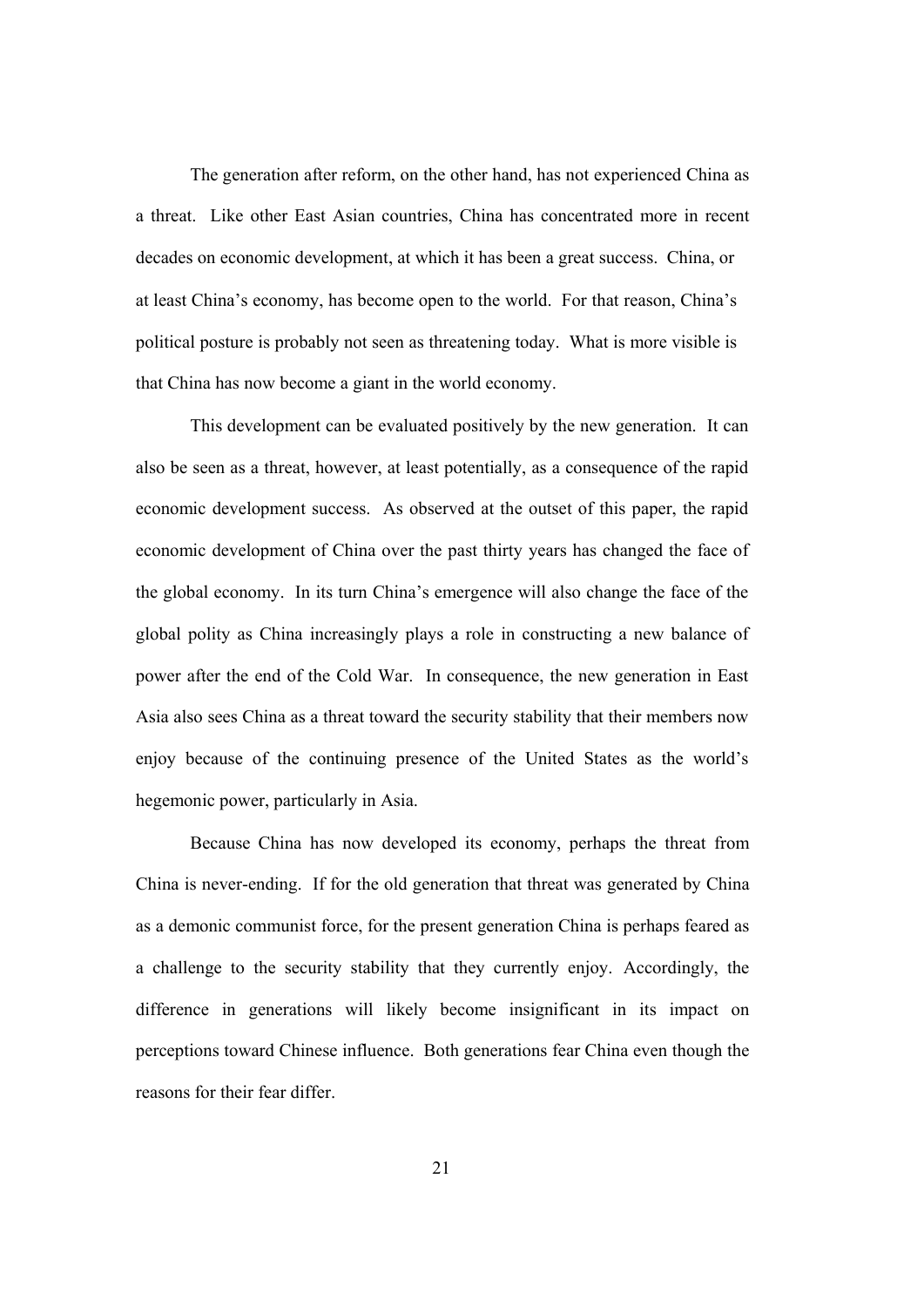After weighing various factors, the post-reform generation across countries is more positive in its view of the influence of China. (Table 4). Nevertheless, country-specific factors are also important in shaping those perceptions. In all the cases studied, only Taiwan, Singapore and Malaysia demonstrate a significant effect from the generational difference on perceptions of the influence of China. That effect is negative (Table 4).

Members of the Taiwan reform generation, compared to the pre-reform generation, evaluate more negatively the impact of China's rise on their country. A similar pattern is seen for Singaporeans and Malaysians.

After the end of the Cold War, the threat of communism was dismissed as no longer important. For that reason the anxiety of the pre-reform generation in Taiwan has probably already faded, and they, compared with the post-reform generation, may be less engaged in the latest developments involving China. Accordingly, the post-reform generation is probably more engaged with developments in China and its growing global position. They may see that development as a new threat to regional security. They may feel more anxious as they perceive a new balance of power emerging in Asia. An uncertain security situation may be one of their greatest concerns.

Possible attitudes such as these may also explain why the post-reform generation in Malaysia and Singapore evaluates negatively the influence of China's rise. Singapore and Taiwan are very dependent on America for their national security interests. The emergence of a new balance of power in the region, China versus America, provokes a new uncertainty about security. In addition, Singapore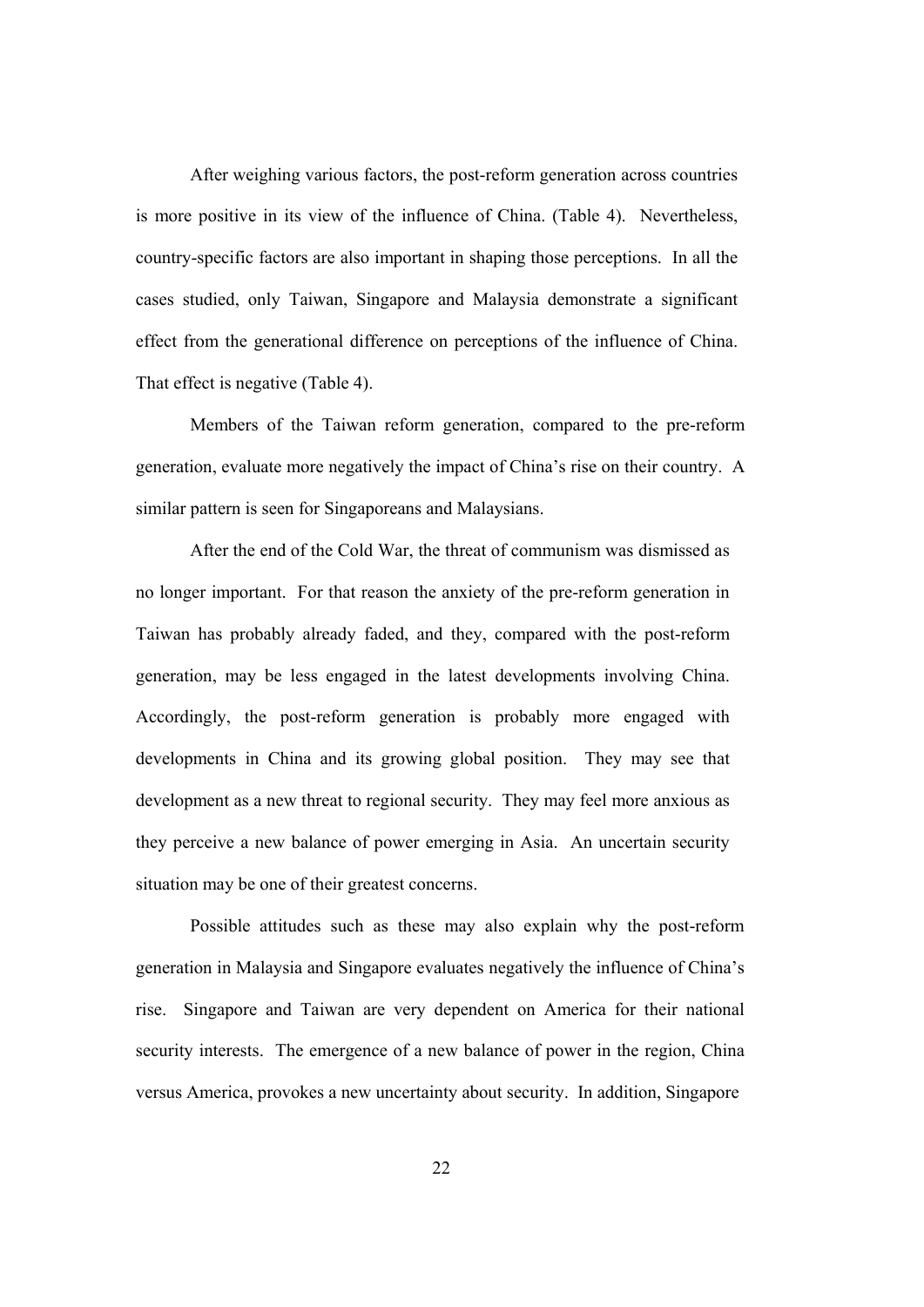and Malaysia have less experience with the threat of Chinese communism compared to Japan, Korea and Taiwan. That is why the post-reform generation in Malaysia and Singapore is more important in evaluating the influence of China's rise on their respective countries even though that influence is negative.

### **Socio-Economic Status (SES)**

The influence of religion or civilization, traditionalism, nationalism, democratic values, global connectivity and generational difference already discussed are probably much associated with citizen's socio-economic status (SES). However, education is expected to have a dorect and significant effect on perceptions of China. A multivariate analysis indicates that education in general has that effect. (Table 4).

However, the difference among states is also very important. After weighing the differences among states, the effect of education on the influence of China is only significant in some countries, and that effect is positive: Korea, Cambodia, Malaysia, and the Philippines (Table 4). Citizens with higher education tend to positively evaluate China's rise in terms of its impact on their own country, apart from various other factors that might influence that relationship. We need further analysis to explain why those with higher education tend to be more positive in evaluating the influence of China.

Only in Singapore do we see a negative relationship, and it is not highly significant ( $P \leq 1$ ). In the bivariate analysis, the relationship between education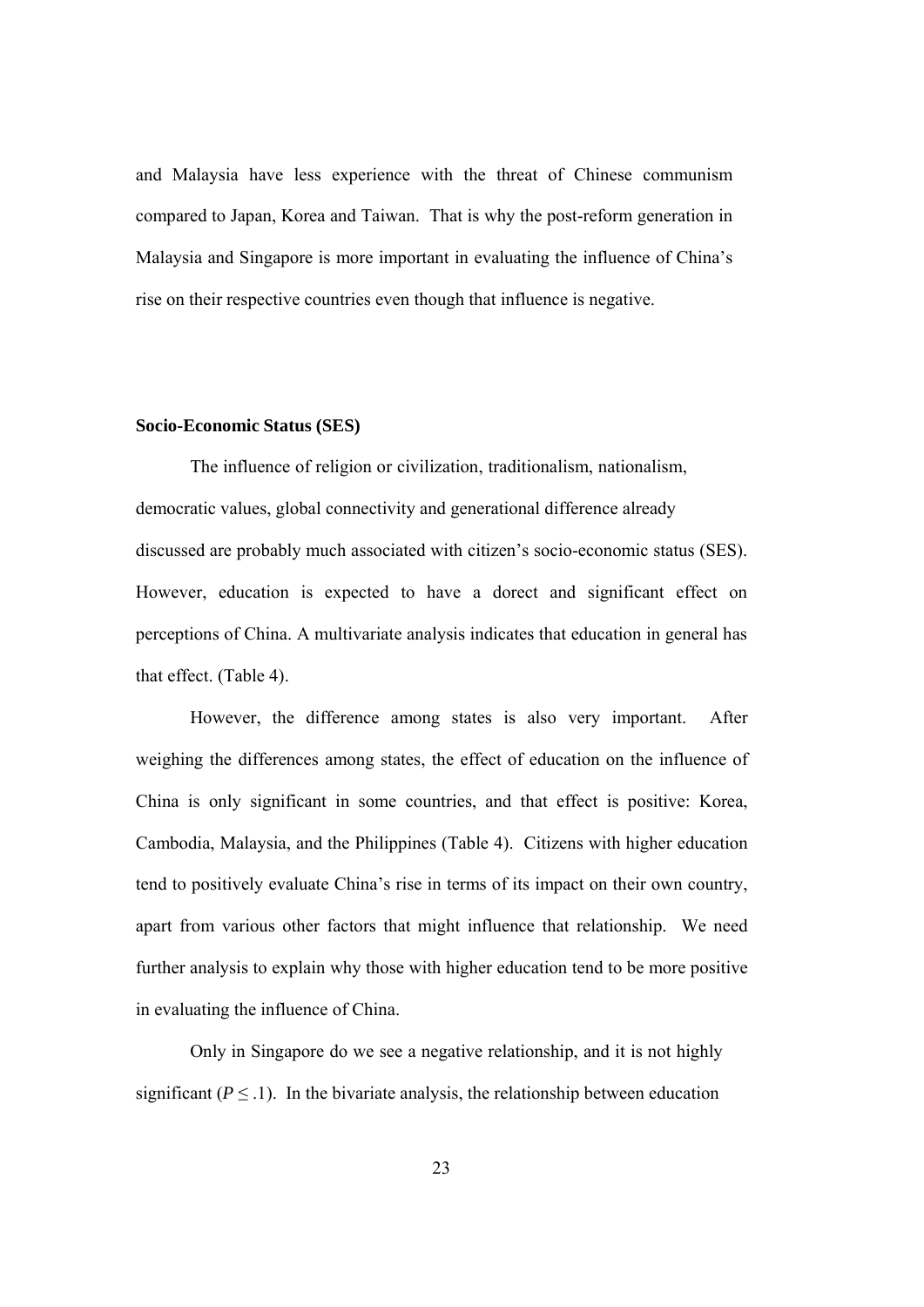and perception of the influence of China is negative and very significant ( $P \leq .001$ ). The level of significance declines after considering various factors that apparently have a more direct relationship with those perceptions, especially traditionalism, while traditionalism correlates strongly and negatively with education and with the post-reform generation.

Table 4 around here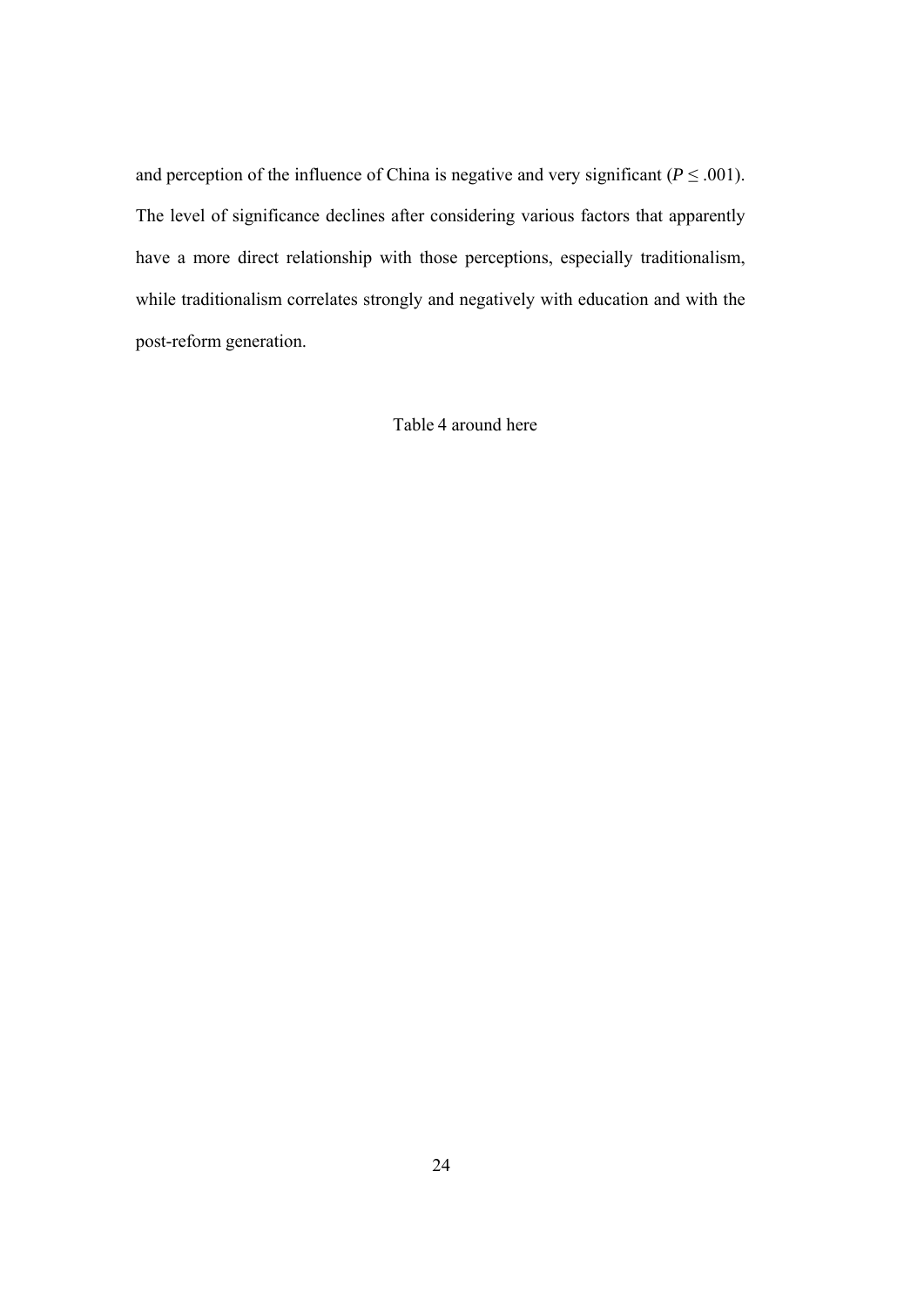## **Conclusion**

China is considered by a majority of citizens in our countries as influential in each of them. Whether that influence is positive or negative has gotten highly varied responses, although the largest number consider the influence positive. Japanese and Mongolians mostly regard it negatively. Koreans and Taiwanese are divided, almost half consider it negative and half consider it positive. Most of the other countries studied regard the influence of China as positive.

To what factors can we attribute these variations in response?

In general the model that we propose is convincing. Perceptions of the positive or negative influence of China's rise are primarily influenced by nationalism, then traditionalism, orientations toward democratic values, generational difference, religiosity, some global connectivity, some civilizational or religious factors, and education. The patterns of relationships among these factors and the perception of China's influence vary.

The relationship between nationalism and the perception of Chinese influence in general is negative as predicted. People with strong nationalist feelings tend to evaluate negatively the influence of China. Nonetheless, the variation from one country to another is relatively large. The negative impact of nationalism is most apparent among Mongolians, Taiwanese, Japanese, Indonesians and Thais. This pattern can be understood in the context of a long history of difficult, if not hostile, relationships with Beijing.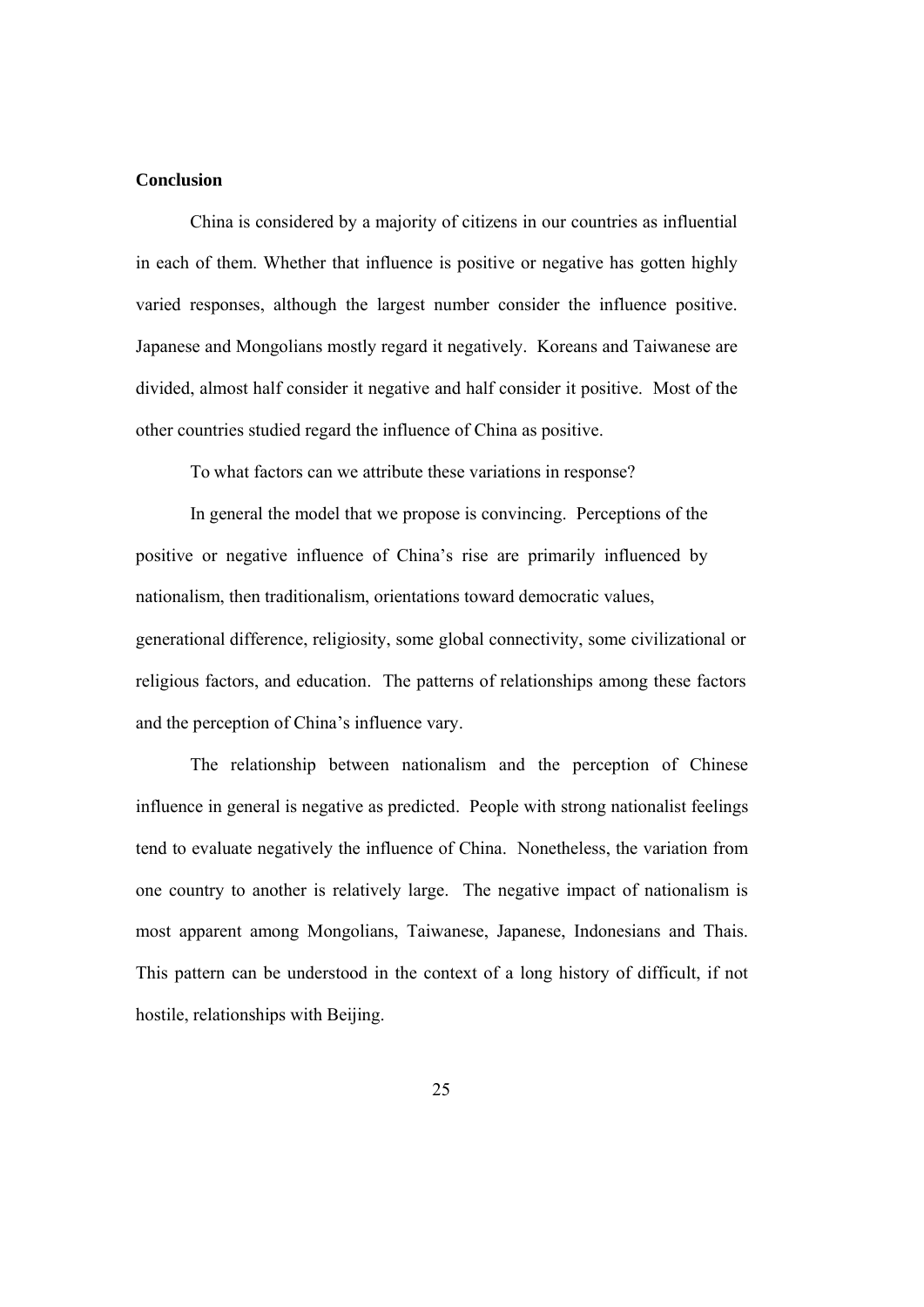The effect of nationalism on perceptions of China among Cambodians is unique. Cambodian nationalists in general have a positive attitude toward China's influence. The reason is very probably historical experience. Beijing has been a good friend to Cambodia in its troubled relationship with Vietnam.

After nationalism, orientation toward democratic values has had a negative effect on perceptions. Citizens with a strongly positive orientation toward democratic values tend to regard the influence of China as negative in their country. China as a non-democracy or communist state practices a form of politics that contrasts sharply with the political principles they hold dear. If China is influential toward their country they judge that influence to be negative. This pattern of a significant and negative attitude is visible in nearly all of the countries we have studied.

On the other hand, the effect of global connectivity is moderate and positive. Nonetheless, when examined in each country the results are mixed. In Taiwan the effect on perceptions of China's influence is positive, while in Singapore it is negative. We need to explore further why these differences exist.

The effect of generational difference—between the generation that experienced its political socialization before the 1978 reforms in China and the generation that experienced it subsequently— is in general important and positive. Nonetheless, when we examine each country more contextually, the generational effect is very strong only among Taiwanese, Singaporeans and Malaysians. That effect is negative for the post-reform generation.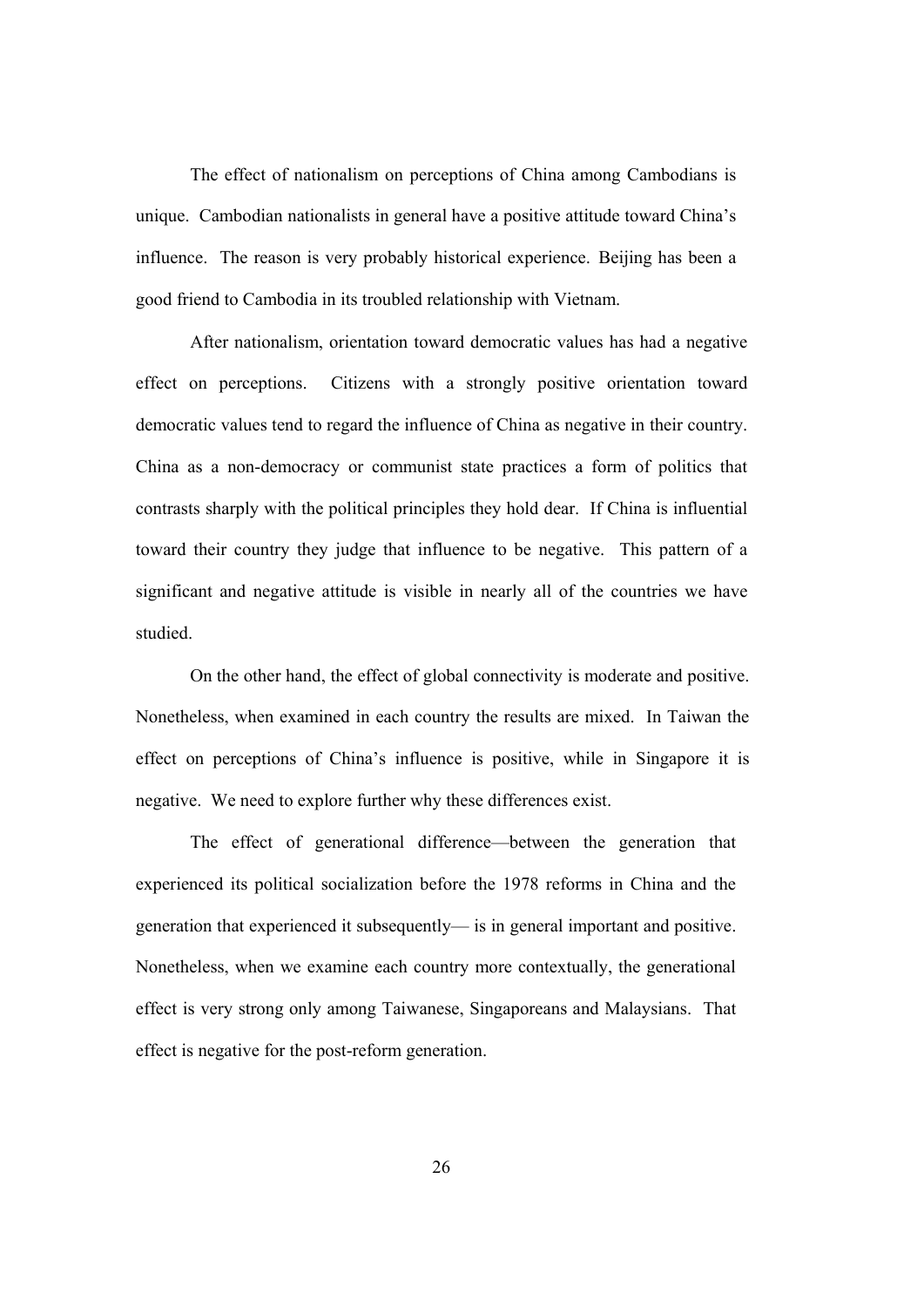In other words, people who are socialized after reform tend to evaluate negatively the influence of China on their own country. It is very possible that they see China's rise as a threat to the security stability that they have enjoyed until now under American hegemony in the region. As it happens, Taiwan and Singapore are close allies of the US, whose hegemonic power will decline as China becomes more of a balancing power in the region. This context in fact applies as well to the Philippines, Japan and Korea. But the intensity of the reaction may be greater in Taiwan and Singapore.

The clash of values, rather than of civilizations or religions, is in general also important in shaping perceptions of China's influence. At the same time the impact of the clash of religions is very limited.

A stronger orientation toward traditional values has a positive effect on perceptions of China's rise. This observation applies to many countries, especially those countries whose economies are not yet well developed, like Indonesia, the Philippines, Mongolia and Thailand. Holding traditional socio-political values makes them closer to mainland China as the heartland of those values. The effect on perceptions of the influence of China is also very strong among Singaporeans, even though Singapore is an advanced country in social and economic terms. This may be because of the persuasive power of the Singapore political elite, under the leadership of Lee Kwan Yew, who has long been a regional champion of the superiority of traditional values over modern ones.

At the same time, the effect of the clash of civilizations on perceptions is strong only among Malaysians. Buddhists compared to Muslims or other religious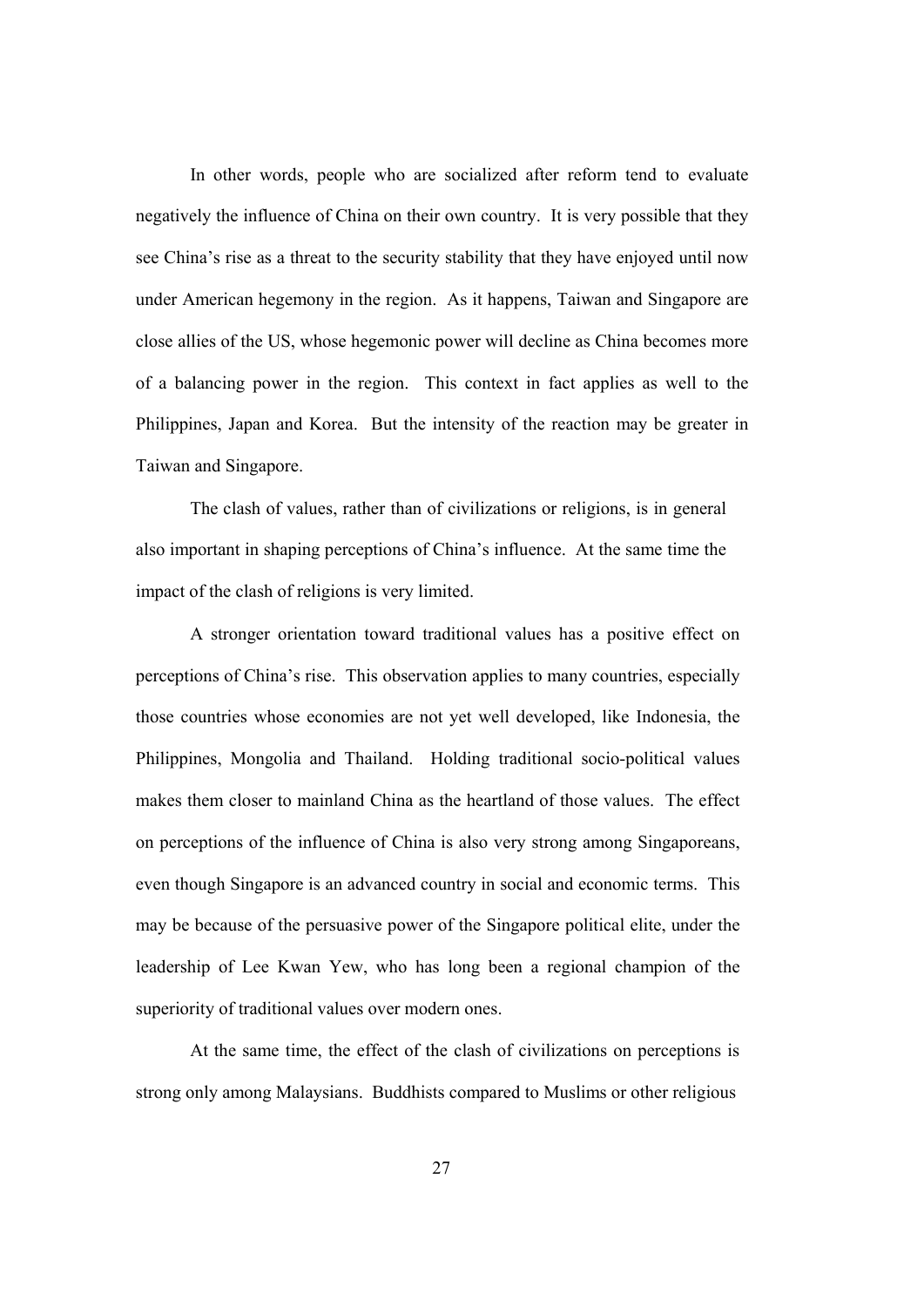adherents correlate strongly with the perception of Chinese influence. This can be understood in the context of a relative balance of power between Buddhists and Muslims, or between Chinese and Malays. This balance once triggered a vast racial conflict at the end of the 1960s, and its impact is still felt today. The ethnic and civilizational balance that characterizes Malaysia is not found in other countries in this study. For that reason its effect is not apparent elsewhere.

The effect of religion is better, however, when region is understood as religiosity, not identity. Religiosity in general has a significant impact on positive perceptions of the influence of China's rise. Someone who is more religious is more likely to be positive in his perception of the influence of China. When examined more closely, the effect of religion is among Buddhists, not adherents to other religions. Examined even more closely, the significant effect is even more limited to Thais and Singaporeans.

Finally, we must emphasize that there are still many variations in perceptions of China's rise that we can not explain with our model, especially in the case of Japan. We need to examine further other factors that can better help us explain these differences.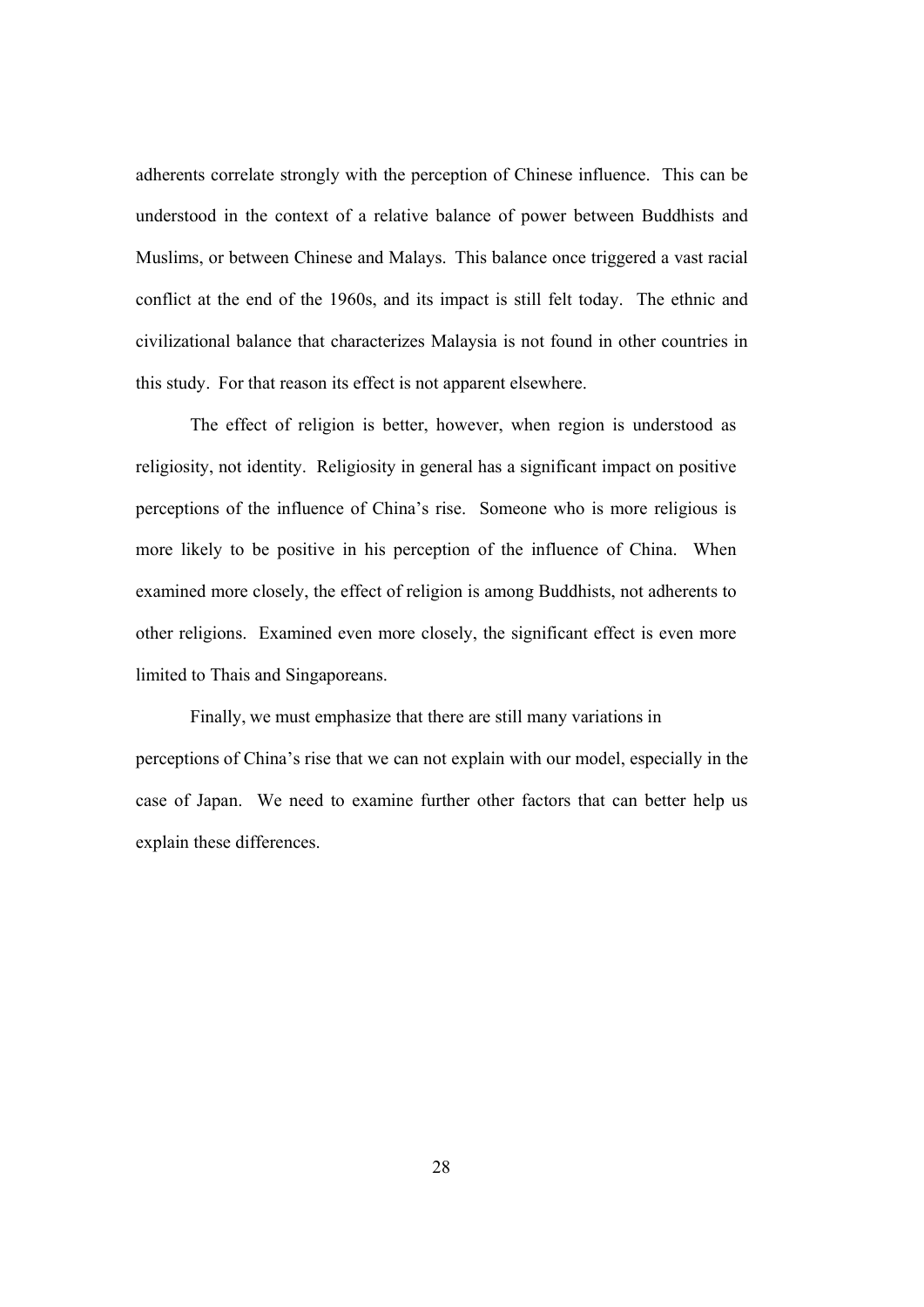|             | A great deal | Some | Not much | Not at all | DU            | CС   | DA        |
|-------------|--------------|------|----------|------------|---------------|------|-----------|
| Japan       | 46.5         | 47.5 | 5.6      | .3         | .0            | .0   | .0        |
| Korea       | 40.0         | 50.5 | 6.8      | 1.0        | $\cdot$ 1     | .8   | .7        |
| Mongolia    | 40.6         | 44.4 | 10.2     | 1.9        | $\mathcal{A}$ | 2.4  | $\cdot$ 1 |
| Philippines | 38.2         | 50.2 | 6.5      | 2.3        | .3            | 1.7  | .8        |
| Taiwan      | 57.3         | 35.0 | 2.5      | .8         | .8            | 2.6  | .9        |
| Thailand    | 15.1         | 42.9 | 9.6      | 3.3        | .6            | 27.3 | 1.3       |
| Indonesia   | 10.8         | 48.9 | 14.6     | 2.1        | 8.5           | 14.0 | 1.2       |
| Singapore   | 37.9         | 52.9 | 6.2      | 1.1        | .0            | 1.6  | .3        |
| Cambodia    | 32.7         | 47.3 | 15.9     | 1.6        | .0            | 2.3  | $\cdot$   |
| Malaysia    | 30.7         | 46.1 | 14.3     | 1.5        | .7            | 6.2  | .5        |

## **Table 1. How Much Influence does China Have on our Country? (%)**

 **Table 2. Generally Speaking, the Influence China Has on our Country is..? (%)** 

|             | Verv     |          | Somewhat | Somewhat |          | Very     | DU, CC, |
|-------------|----------|----------|----------|----------|----------|----------|---------|
|             | positive | Positive | positive | negative | Negative | negative | NA.     |
| Japan       | .6       | 2.6      | 20.2     | 57.9     | 14.9     | 3.8      | $.0\%$  |
| Korea       | 2.4      | 16.7     | 27.7     | 31.6     | 13.6     | 4.3      | $.0\%$  |
| Mongolia    | 1.8      | 8.8      | 16.6     | 48.7     | 13.6     | 6.1      | $.0\%$  |
| Philippines | 12.7     | 30.5     | 35.8     | 9.1      | 6.8      | 1.9      | $.0\%$  |
| Taiwan      | 4.4      | 16.1     | 20.6     | 22.8     | 13.2     | 10.6     | $.0\%$  |
| Thailand    | 3.2      | 18.4     | 20.8     | 16.1     | 4.3      | 1.7      | $.0\%$  |
| Indonesia   | 5.9      | 38.6     | 13.6     | 6.2      | 9.4      | 1.4      | $.0\%$  |
| Singapore   | 6.0      | 37.0     | 29.5     | 11.4     | 8.6      | 3.2      | $.0\%$  |
| Cambodia    | 13.8     | 44.0     | 18.9     | 13.5     | 3.3      | 1.8      | $.0\%$  |
| Malaysia    | 5.0      | 29.7     | 37.6     | 9.9      | 5.8      | 1.4      | 1.5%    |

#### Table 3. Perception of China's Influence  $(1 = \text{very negative}, 6 = \text{very positive})$ Anova Analysis

| Country     | Mean    | N     | Std. Deviation |
|-------------|---------|-------|----------------|
| Japan       | 3.0481  | 1850  | .81186         |
| Korea       | 3.4776  | 1162  | 1.13890        |
| Mongolia    | 3.1445  | 1156  | 1.04400        |
| Philippines | 4.2825  | 1161  | 1.14671        |
| Taiwan      | 3.3596  | 1396  | 1.38799        |
| Thailand    | 3.9237  | 970   | 1.10835        |
| Indonesia   | 4.2863  | 1163  | 1.22216        |
| Singapore   | 4.1129  | 957   | 1.18561        |
| Cambodia    | 4.4843  | 1144  | 1.12232        |
| Malaysia    | 4.1564  | 1087  | 1.02250        |
| Total       | 3.7649  | 12046 | 1.23220        |
| F score     | 288.687 |       |                |
| P values    | .000    |       |                |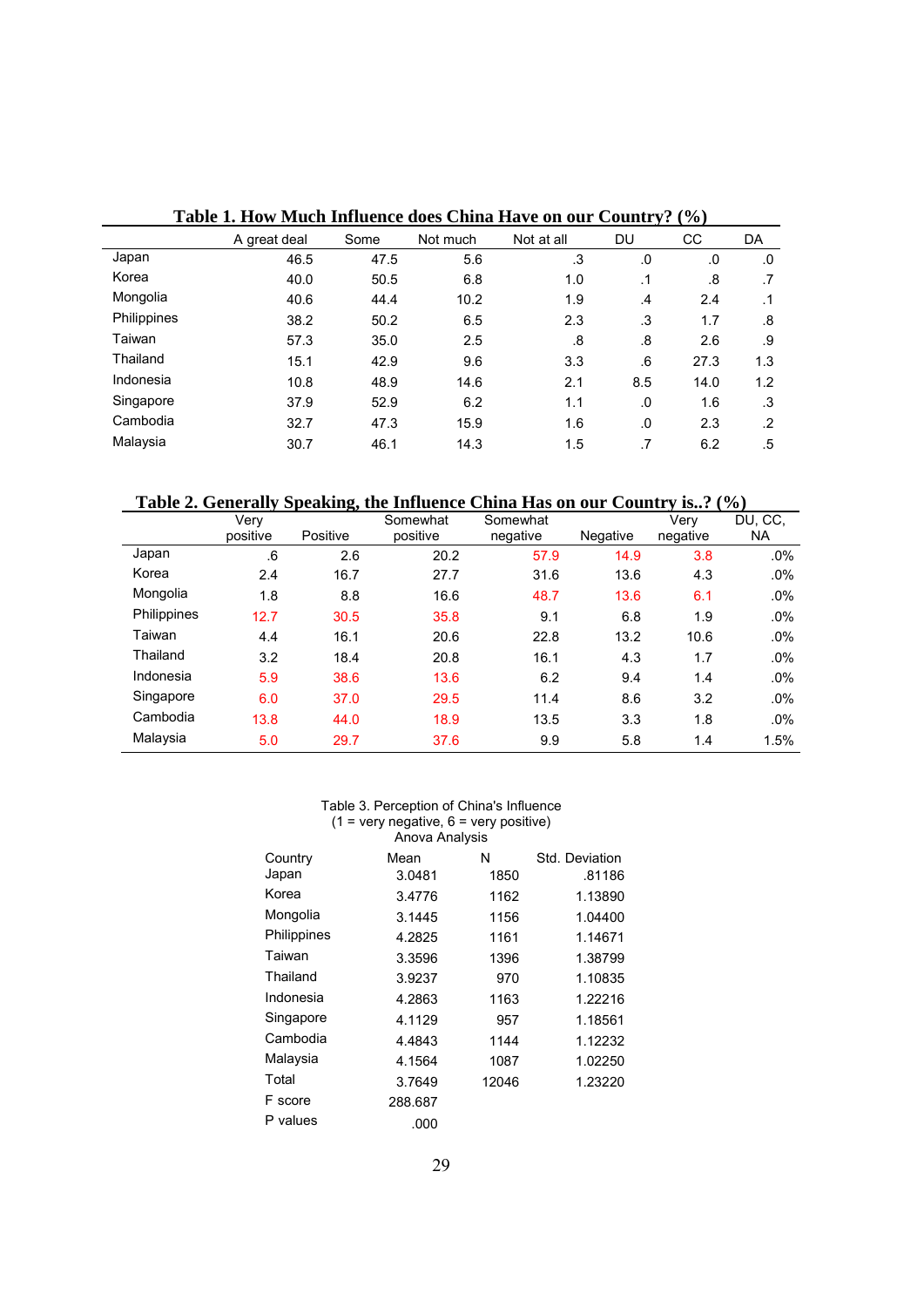| Country                    |            |            |           |            |             |             |
|----------------------------|------------|------------|-----------|------------|-------------|-------------|
|                            | All        | Japan      | Korea     | Mongolia   | Philippines | Taiwan      |
| Parameters                 |            |            |           |            |             |             |
| Constant                   | 4.917***   | $3.626***$ | 3.755     | 3.989***   | 4.880***    | $5.321***$  |
|                            | (.179)     | (.393)     | (.607)    | (.574)     | (.496)      | (.891)      |
| Nationalism                | $-.130***$ | $-.130*$   | .074      | $-.423***$ | $-.109$     | $-0.596***$ |
|                            | (.027).    | (.064)     | (.091)    | (.098)     | (.078)      | (.140)      |
| Traditionalism             | 349***     | .102       | .214      | $.259*$    | $.188*$     | .376        |
|                            | (.037)     | (.086)     | .112      | (.101)     | (.096)      | (.198)      |
| Democratic Values          | $-.431***$ | $-113+$ (  | $-473***$ | $-.095$    | $-0.356***$ | $-674***$   |
|                            | (.032)     | .062)      | (.097)    | (.091)     | (.090)      | (.155)      |
| <b>Global Connectivity</b> | $.039*$    | .024       | $-.014$   | .080       | .004        | .207**      |
|                            | (.020)     | (.039)     | (.059)    | (.062)     | (.059)      | (.086)      |
| <b>Buddhism</b>            | $-167***$  | $-.031$    | $-.082$   | $-.030$    |             | $-.071$     |
|                            | (.026)     | (.052)     | (.086)    | (.114)     |             | (.116)      |
| Secularism                 | $-.222***$ | $-.012$    | $-0.035$  | $-.043$    | $-060$      | .122        |
|                            | (.015)     | (.030)     | (.040)    | (.053)     | (.052)      | (.066)      |
| <b>Reform Generation</b>   | $.110***$  | .024       | $-139$    | .060       | .033        | $-286**$    |
|                            | (.026)     | (.053)     | (.084)    | (.075)     | (.077)      | (.110)      |
| Education                  | $-.023***$ | $-.024$    | $.088***$ | $-.001$    | $.035*$     | .010        |
|                            | (.006)     | (.016)     | (.023)    | (.014)     | (.018)      | (.032)      |
| Female                     | .097***    | .031       | $-.087$   | .112       | .037        | .041        |
|                            | (.025)     | (.048)     | (.076)    | (.073)     | (.075)      | (.101)      |
| N                          | 8517       | 1226       | 904       | 843        | 911         | 748         |
| $R^2$                      | .111       | .009       | .061      | .024       | .024        | .076        |

## **Table 4. Multivariate Analysis of China's Influence Regression Coefficient (Standard Deviation)**

a Dependent Variable: China's influence to the countries (1 = very negative, 4 = very positive). Regions: China's direct neighbors: Mongolia, Japan, Korea, Taiwan, and Vietnam = 1, otherwise = 0. Traditionalism: a 1-4 point index (1 = not traditional at all, 4 = very traditional); Nationalism = a 1-4 point index (1 = not nationalist at all, 4 = very nationalist); Democratic values: a 1-4 point index (1 = not democratic at all, 4 = very democratic); Global connectivity: a 1-4 point index (1 = globally not connected at all, 4 = globally very connected); Buddhism: Buddhism = 1, otherwise = 0; Secularism: a 1-4 point scale (1 = very religious, 4 = not religious at all); Reform generation: A Generation born after 1968 = 1, and otherwise = 0; Education: a 1-11 level of education; and gender: Female = 1, otherwise  $= 0.$ 

\*\*\*P≤ .001, \*\*P≤ .01\*P≤ .01, +P≤.1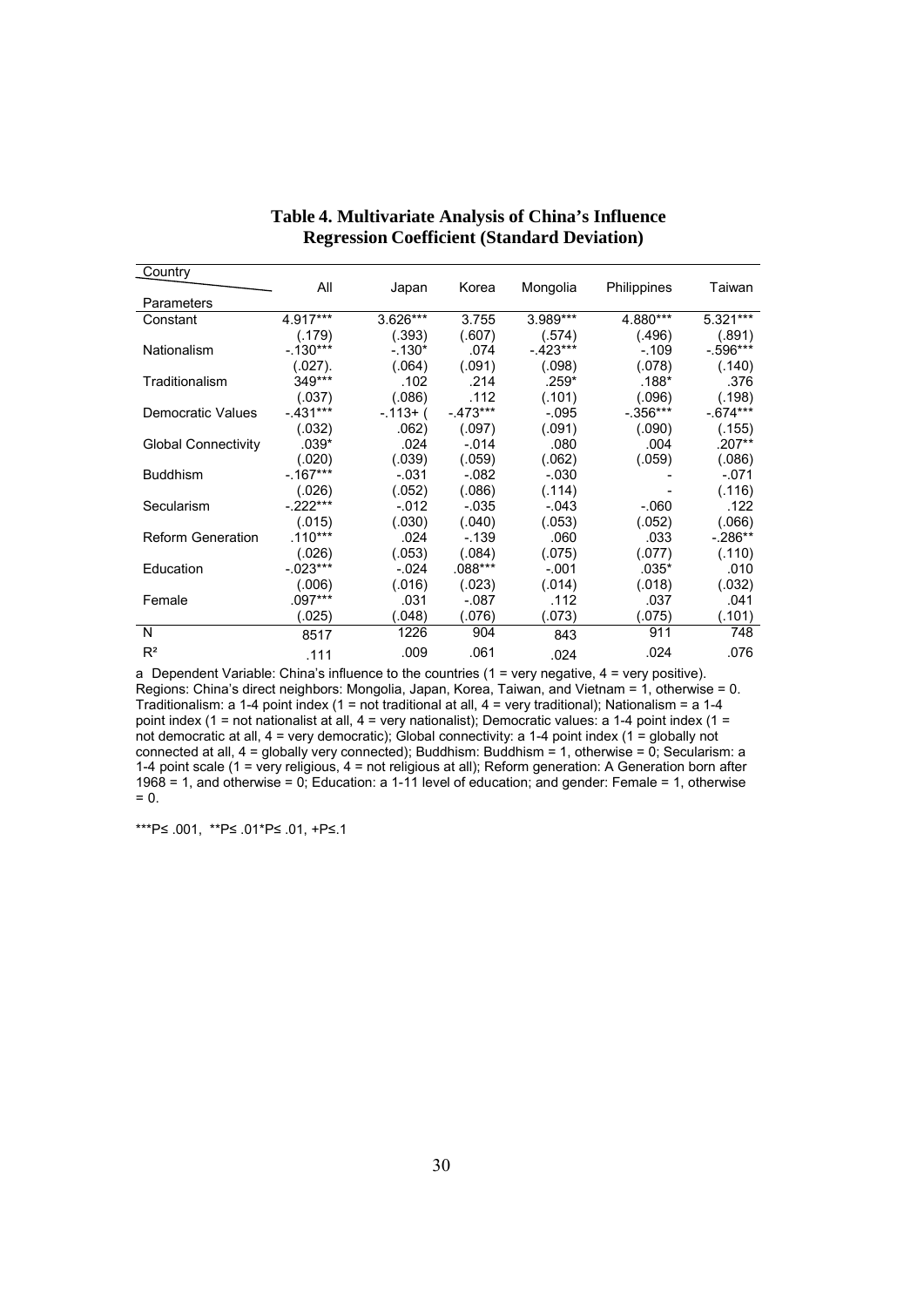| Country                    |             |           |            |            |            |
|----------------------------|-------------|-----------|------------|------------|------------|
|                            | Thailand    | Cambodia  | Indonesia  | Singapore  | Malaysia   |
| Parameters                 |             |           |            |            |            |
| Constant                   | 5.573***    | 2.942***  | 4.558***   | $5.681***$ | $4.138***$ |
|                            | (.651)      | (.524)    | (.646)     | (.909)     | (490)      |
| Nationalism                | $-0.382***$ | .295***   | $-.278*$   | $-.239$    | .026       |
|                            | (.121)      | (.093)    | (.126)     | (.132)     | (.083)     |
| Traditionalism             | .440***     | .109      | .437***    | .622***    | .100       |
|                            | (.122)      | (.108)    | (.127)     | (.153)     | (.098)     |
| Democratic Values          | $-0.333***$ | .081      | $-.418***$ | $-.397*$   | $-223**$   |
|                            | (.098)      | (.088)    | (.143)     | (.164)     | (.088)     |
| <b>Global Connectivity</b> | $-.051$     | $-.011$   | $.124*$    | $-.225**$  | $-.002$    |
|                            | (.068)      | (.054)    | (.064)     | (.082)     | (.059)     |
| <b>Buddhism</b>            | $-255$      | $-169$    | .116       | $-.207$    | $.510***$  |
|                            | (.200)      | (.190)    | (.691)     | (.108)     | (.089)     |
| Secularism                 | $-177***$   | .009      | $-.019$    | $-.188*$   | $-.094$    |
|                            | (.054)      | (.061)    | (.067)     | (.076)     | (.060)     |
| <b>Reform Generation</b>   | .100        | $-.088$   | .109       | $-.239*$   | $-180**$   |
|                            | (.092)      | (.078)    | (.087)     | (.119)     | (.075)     |
| Education                  | .001        | $.052***$ | .005       | $-.039+$   | $.049***$  |
|                            | (.019)      | (.018)    | (.020)     | (.024)     | (.017)     |
| Male                       | $-0.086$    | .052      | .059       | .035       | $.171***$  |
|                            | (.084)      | (.073)    | (.083)     | (.102)     | (.068)     |
| N                          | 642         | 1011      | 888        | 459        |            |
|                            |             |           |            |            | 885        |
| $R^2$                      | .105        | .020      | .040       | .179       | .052       |

**Table 12. Multivariate Analysis … continued**

## **Appendix**

#### **Measures:**

### **1. Traditional values**:

Strongly agree, somewhat agree, somewhat disagree, or strongly disagree with the following statements:

q50. For the sake of the family, the individual should put his or her personal interests second.

q51. In a group, we should sacrifice our individual interest for the sake of the group's collective interest.

q52. For the sake of national interest, individual interest could be sacrificed. q53. When dealing with others, developing a long-term relationship is more important than securing one's immediate interest.

q54. When dealing with others, one should not only focus on immediate interest but also plan for the future.

q55. Even if parents' demands are unreasonable, children still should do what they ask.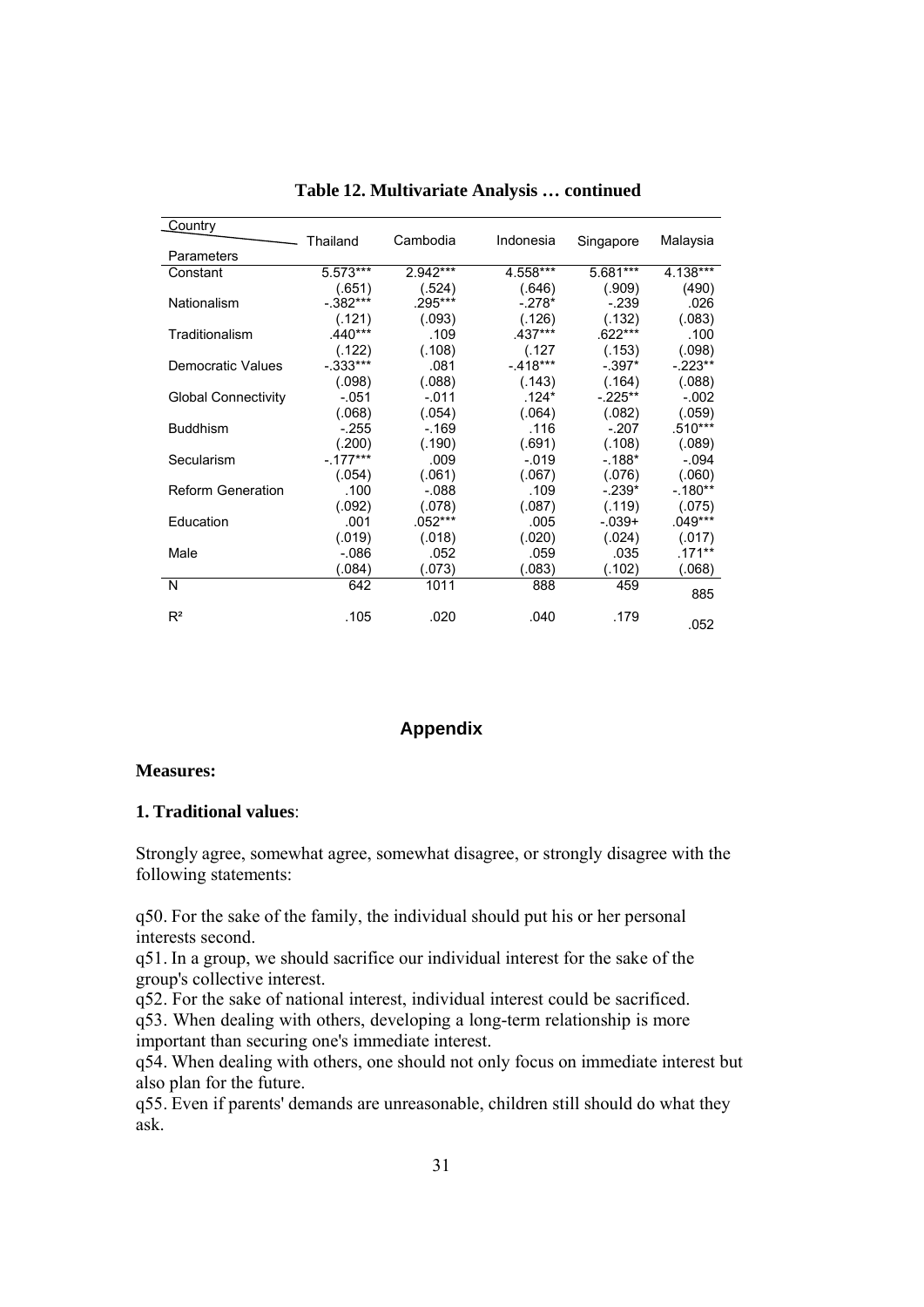q56. When a mother-in-law and a daughter-in-law come into conflict, even if the mother-in-law is in the wrong, the husband should still persuade his wife to obey his mother.

q57. Being a student, one should not question the authority of the teacher.

q58. In a group, we should avoid open quarrel to preserve the harmony of the group

q59. Even if there is some disagreement with others, one should avoid conflict.

q60. A person should not insist on his own opinion if his co-workers disagree with him.

q61. Wealth and poverty, success and failure are all determined by fate.

q62. If one could have only one child, it is preferable to have a boy rather than a girl.

q63. When dealing with others, one should not be preoccupied with temporary gains and losses.

## **2. Democratic Values**

There are many ways to govern a country. Would you disapprove or approve of the following alternatives? For each statement, would you say that you strongly approve, approve, disapprove, or strongly disapprove?

q129. We should get rid of parliament and election

q130. Only one political party should be allowed to stand for election and hold office.

q131. The army (military) should come in to govern the country.

q132. We should get rid of elections and parliaments and have experts make decisions on behalf of the people.

q138. I have here other statements. For each statement, would you say you strongly agree, somewhat agree, somewhat disagree, or strongly disagree? The government should consult religious authorities when interpreting the laws.

q139. Women should not be involved in politics as much as men.

q140. People with little or no education should have as much say in politics as highly-educated people.

q142. The government should decide whether certain ideas should be allowed to be discussed in society.

q143. Harmony of the community will be disrupted if people organize lots of groups.

q144. When judges decide important cases, they should accept the view of the executive branch.

q145. If the government is constantly checked [i.e. monitored and supervised] by the legislature, it cannot possibly accomplish great things.

q146. If we have political leaders who are morally upright, we can let them decide everything.

q147. If people have too many different ways of thinking, society will be chaotic.

q148. When the country is facing a difficult situation, it is ok for the government to disregard the law in order to deal with the situation.